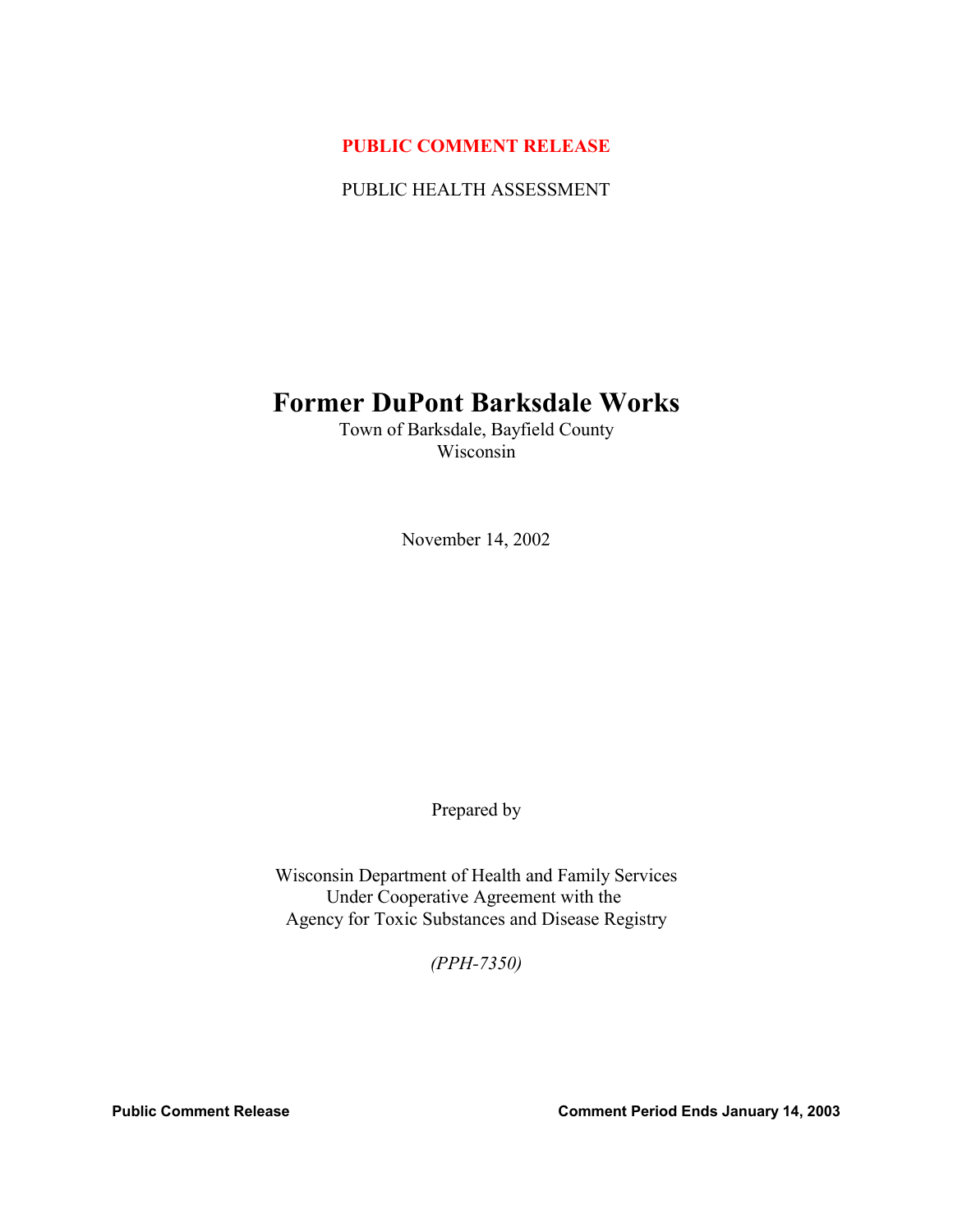| A.<br><b>B.</b> | Demographics                                              |  |
|-----------------|-----------------------------------------------------------|--|
|                 |                                                           |  |
| $\mathbf{A}$ .  |                                                           |  |
| B.              |                                                           |  |
| Discussion      |                                                           |  |
| A.              |                                                           |  |
|                 |                                                           |  |
| B.              | Public Health Implications - Toxicological Evaluation  14 |  |
| $\mathcal{C}$ . |                                                           |  |
|                 | 24                                                        |  |
|                 |                                                           |  |
|                 | 26                                                        |  |
|                 |                                                           |  |
|                 |                                                           |  |
|                 |                                                           |  |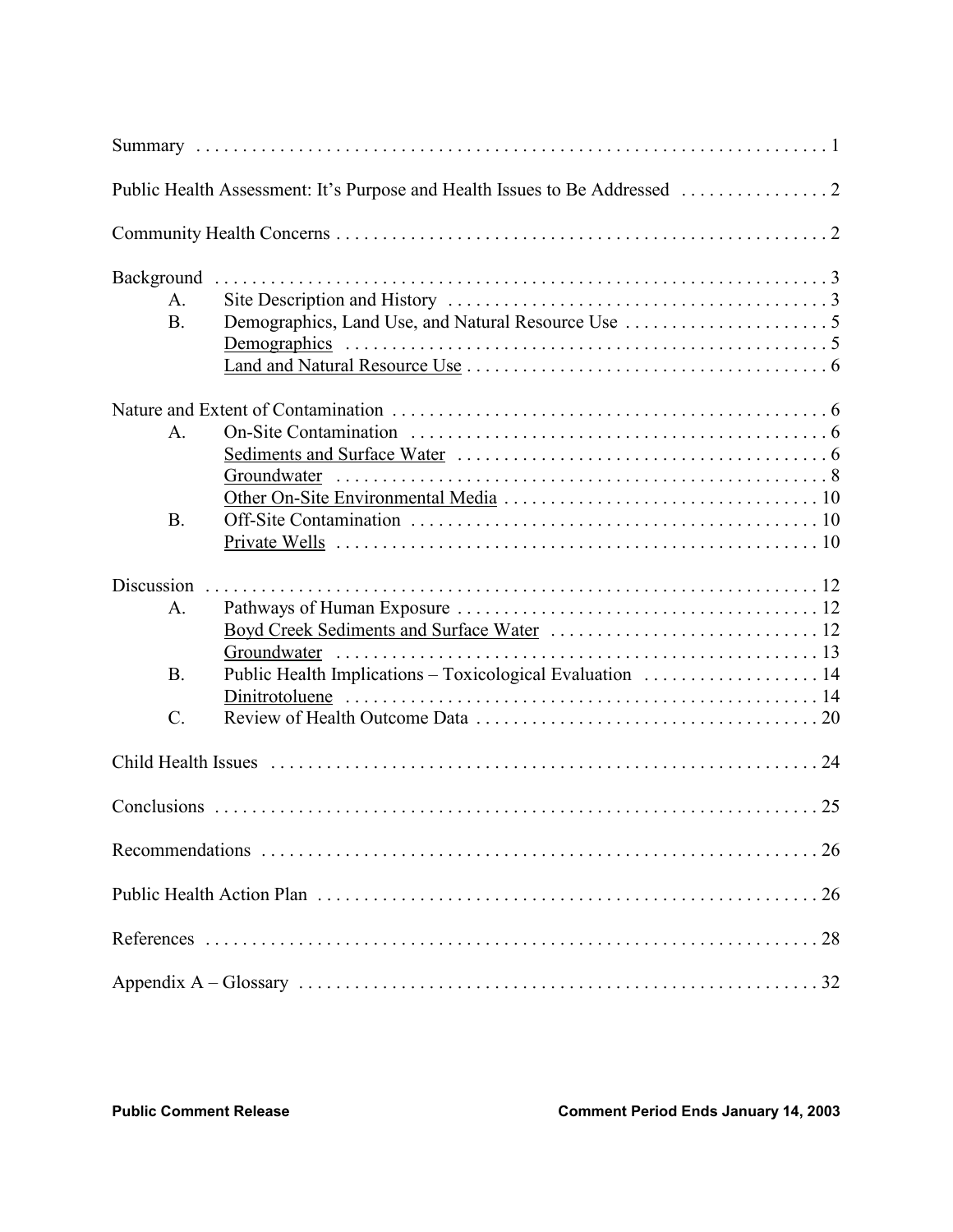#### **Summary**

Environmental contamination from past industrial practices exists on and around the former DuPont Barksdale Works facility, located in the Town of Barksdale, Bayfield County, Wisconsin. Seventeen private wells near the former DuPont Barksdale property are contaminated with very low levels of site-related chemicals. Two chemicals found in several of these private wells were above the allowable Wisconsin groundwater standards, but the levels are not a public health hazard and do not pose a significant increased cancer risk. Treatment systems were recently installed on private wells and provide safe, clean drinking water. Ongoing sampling of private wells near the DuPont Barksdale property is important, as is the testing and servicing the treatment systems.

When explosives were produced at the DuPont Barksdale Works facility, wastes went into creeks on the property. A recent, limited investigation found contamination in these creeks, but the levels were very low and are not a public health hazard<sup>§</sup>. When the facility was operating, the levels of contamination in the creeks was probably higher and may have been harmful to wildlife and people, but no environmental sampling data are available from that time (prior to 1972). In 1982 waters of an on-site drainage ditch, which emptied into Boyd Creek, had a low pH and could have caused skin irritation in people who touched the water. Because of the very limited data, the Department of Health and Family Services (DHFS) cannot confidently conclude that contamination in Boyd Creek or other on-site creeks posed a public health hazard in the past.

A recent draft report of on-site investigations described specific soils and ponds that have substantial contamination, but the public does not have easy access to these areas. Other than off-site groundwater and off-site surface water run-off, neighbors have a very low chance of being exposed to site-related contamination that might pose a health concern. Once the on-site environmental investigation is finalized, DHFS will evaluate the environmental sampling data and prepare a public health consultation. In the meantime, people should not go onto the property without permission and knowledge of areas where contamination is known or appears to be present. The current owners of the former DuPont Barksdale property should continue to maintain the fence and "no trespassing" signs around the property perimeter.

A review of cancer and death certificate data did not find an unusual number of cancers in the Barksdale area that may be linked to site-related contamination. DHFS and the Bayfield County Health Department have spoken with residents and have not identified an unusual amount of illness or disease in the community or among people who had affected private wells. No further studies or investigations of nearby residents are currently planned. DHFS and the Bayfield County Health Department will continue meeting with concerned residents to address health concerns and issues about environmental contamination from the former DuPont Barksdale property. DHFS and the Bayfield County will conduct educational outreach to area health care providers to increase their knowledge about the health implications of environmental contamination coming from the former DuPont Barksdale property.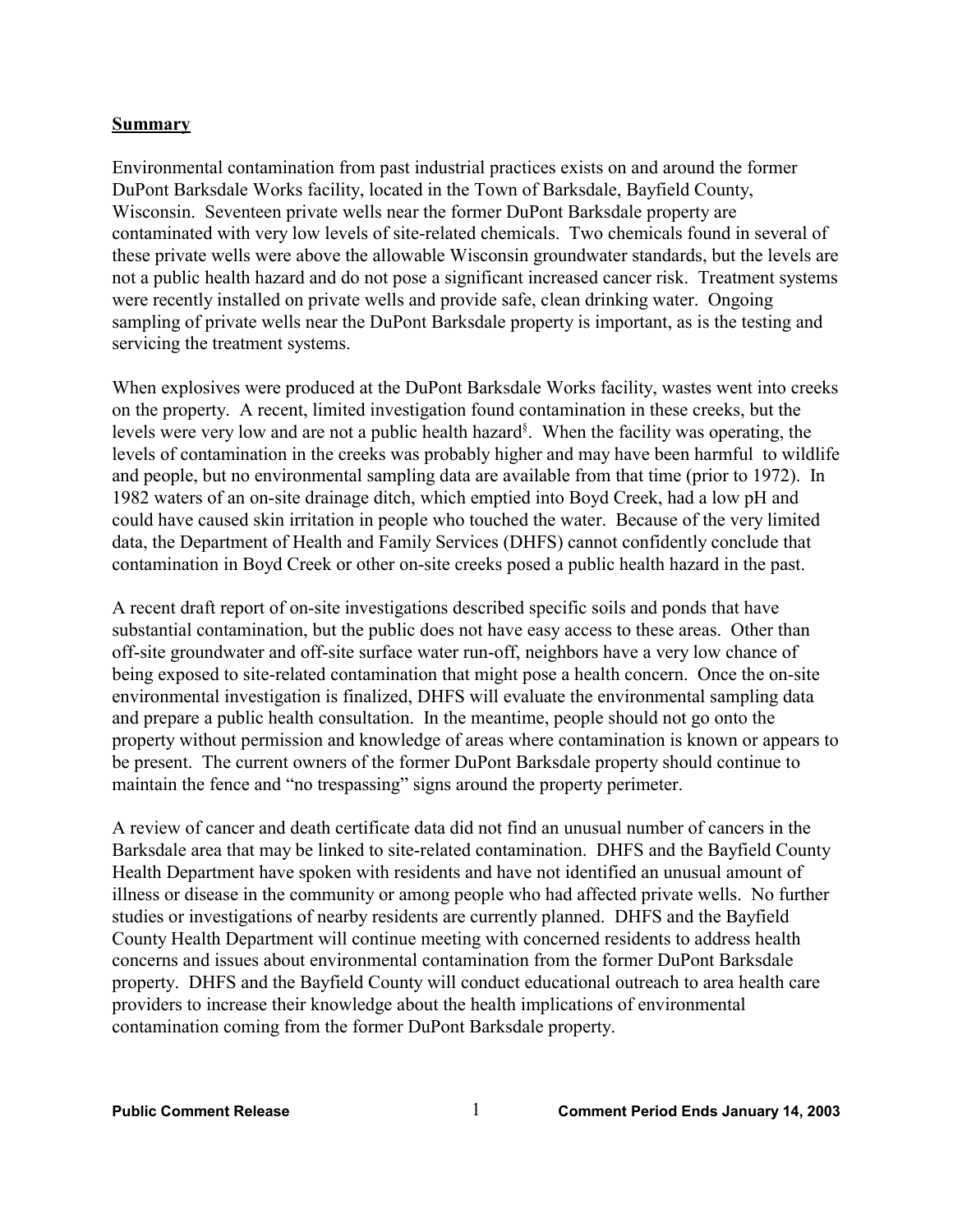# **Definitions**

You may be unfamiliar with some of the technical words and abbreviations used in this public health assessment. Definitions of selected words and abbreviations are in the Glossary, which is in Appendix A and starts on page 32. When a word in the Glossary first appears in this report, it is marked with this character: "**§**",which is called an "ampersand".

# **Public Health Assessment: It's Purpose and Health Issues to Be Addressed**

In 1995, the Agency for Toxic Substances and Disease Registry (ATSDR<sup>§</sup>) released a public health consultation<sup>§</sup> on the former DuPont Barksdale property (1) which was prepared under a ATSDR cooperative agreement by the Wisconsin Department of Health & Family Services (DHFS§ ). The health consultation reported that prior environmental investigations at the property had found contamination. Given the decades of large scale of past industrial activities at the facility, these environmental investigations were very limited (refer to page 5). Due to the lack of environmental sampling data, DHFS was not able to determine whether contamination was more widespread, or evaluate the potential impacts on nearby private drinking water wells at that time. The report recommended testing of these nearby private wells and for an investigation of the creek that flowed through the property. Also, DuPont was asked to provide all documentation of closure and cleanup activities performed at the Barksdale facility after it was shut down in 1971.

Since 1995, contaminated groundwater migrating away from the former DuPont Barksdale property has been found in seventeen private drinking water wells. The purpose of this public health assessment<sup>§</sup> is to report on an evaluation of the human health implications of contaminant past, present, and future exposures<sup>§</sup> experienced by Barksdale residents and to address the health questions and concerns that they have raised. The report also examines whether further public health actions or studies are needed to evaluate or prevent human exposures or health effects.

# **Community Health Concerns**

Community members who live near the former DuPont Barksdale property have recently expressed various concerns about health issues to DHFS and the Bayfield County Health Department. These concerns are summarized below, as well as where the issues are addressed in this public health assessment report.

1. Should the levels of disease among Barksdale area residents be studied? What health issues have been found at other contaminated sites where the public has been exposed to Dinitrotoluene (DNT<sup>§</sup>)? Should area residents undergo medical tests to learn whether their health is being hurt by contamination?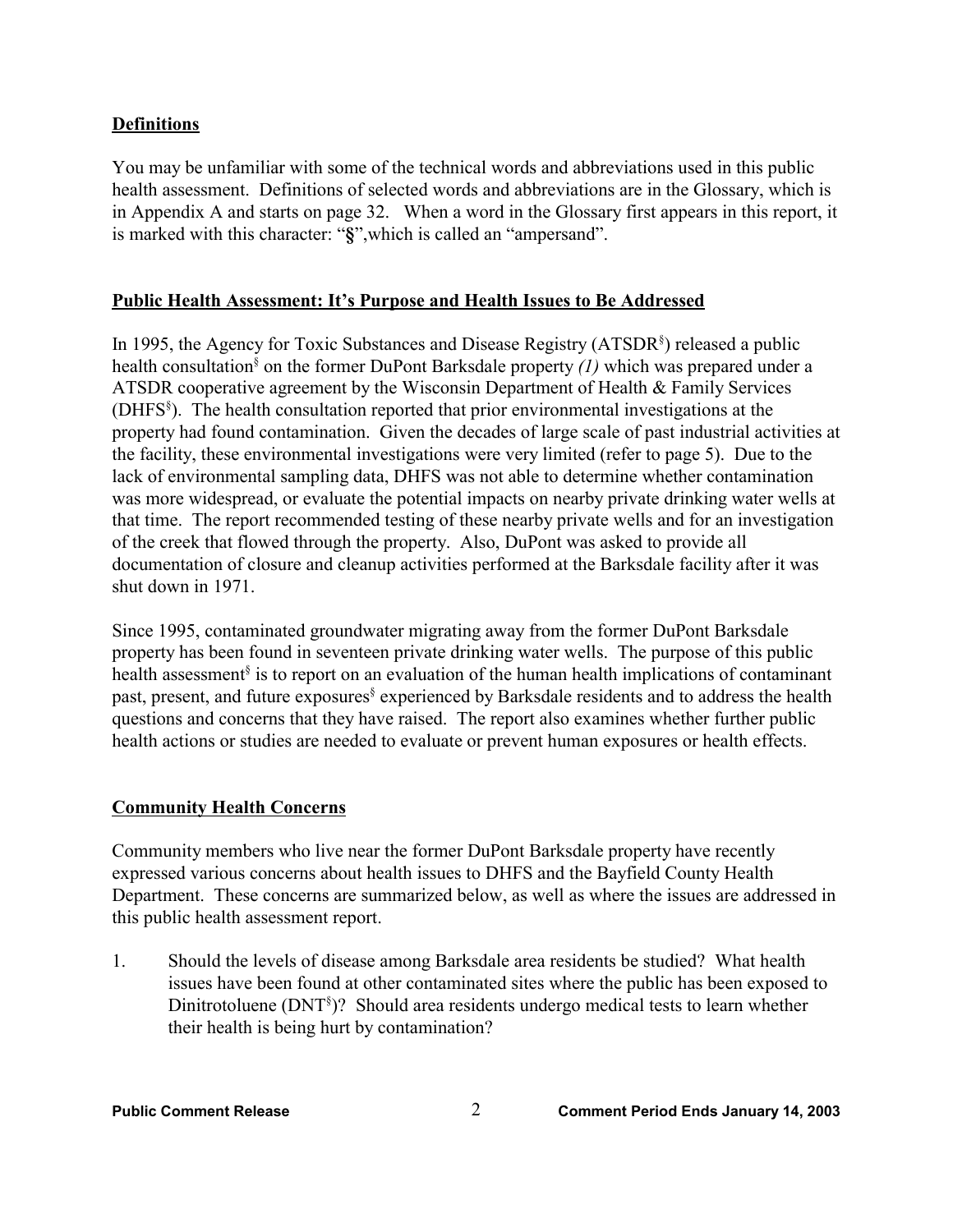See discussions on page 17, titled "*Other Health Investigations of Exposures to DNT in Drinking Water*" and page 18, titled "*Evaluation of a Health Study of Barksdale Area Residents."*

2. Should DHFS consider conducting a health study of former workers of the former DuPont Barksdale Works Plant?

See discussions on page 19, beneath the heading "*Evaluation of a Health Study of Barksdale Area Residents*."

3. How was the current Wisconsin Groundwater Quality Enforcement Standard§ (NR140) derived for dinitrotoluene? When people drink water with mixtures of chemicals, how can it affect their health?

See the discussion on page 17, under the "*Toxicological Evaluation*".

4. Is it safe to live in a home where the drinking water is safe, but contamination exists in groundwater beneath the property?

See the discussion on page 13, under the title "*Exposure: Groundwater*".

5. When an area resident dies, should an autopsy be performed to determine whether the death was caused by site-related contamination ?

See discussions on page 19, beneath the heading "*Evaluation of a Health Study of Barksdale Area Residents*."

#### **Background**

#### **A. Site Description and History**

The E.I. du Pont de Nemours and Company (DuPont) opened the 1,800-acre Barksdale plant in May 1905 for the purpose of producing explosives. Located in northeastern Bayfield County, south of Washburn, the plant was situated on Chequamegon Bay, Lake Superior, between rich iron and copper deposits found in the Gogebic range of Michigan's Upper Peninsula and those in the Mesabi range of northern Minnesota. Being on Lake Superior, the site provided access to large amounts of water needed in the manufacturing of explosives (Figure 1).

Dynamite and trinitrotoluene<sup>§</sup> (TNT) were the primary explosive products manufactured at the former DuPont Barksdale Works plant. Dynamite was manufactured from the opening of the plant until 1961, with the highest annual production level of 27 million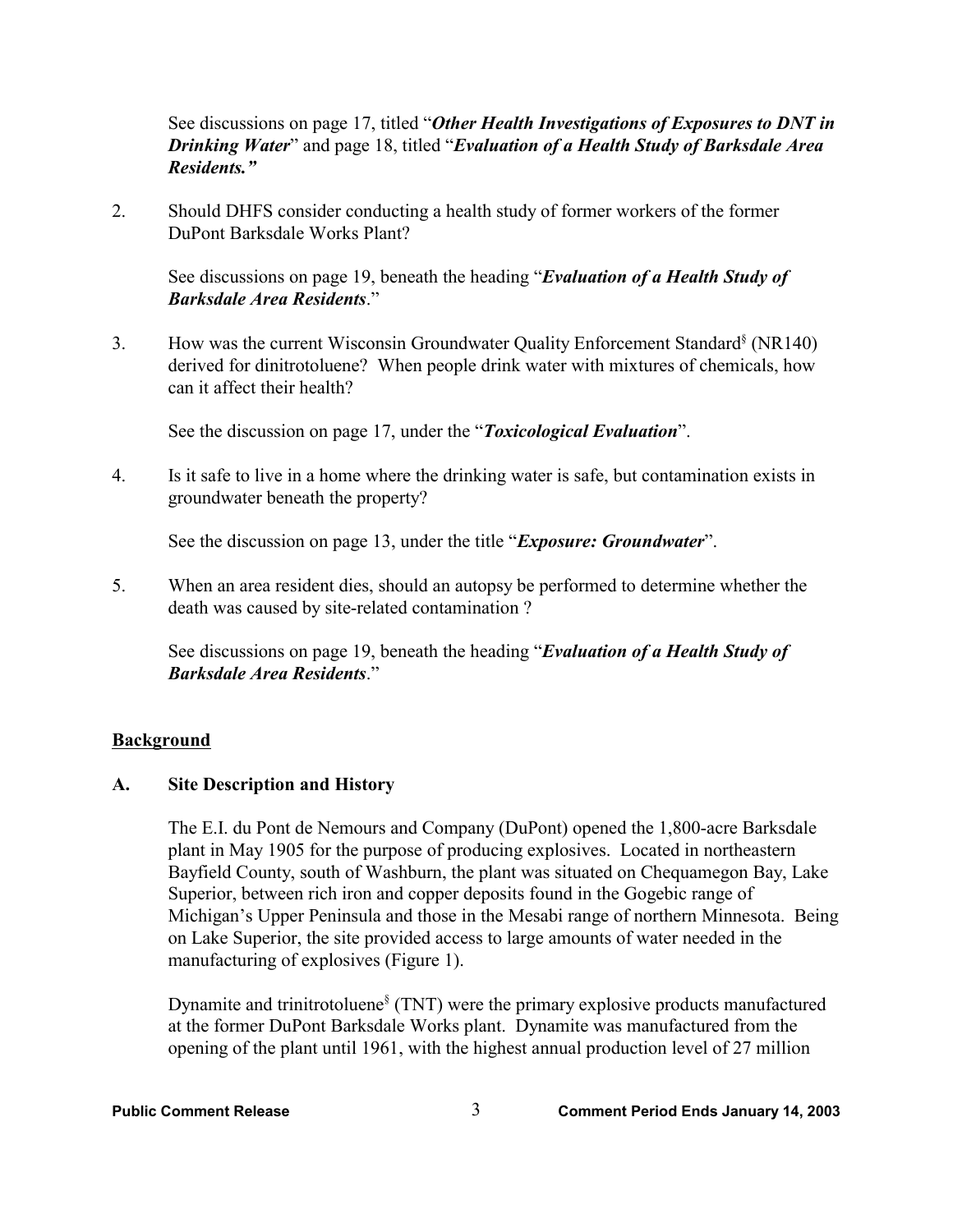pounds occurring in 1927, and the lowest production level of 4.5 million pounds produced in 1933 *(2)*. During World War I the DuPont Barksdale Works plant was also the world's largest source of TNT, producing 130 million pounds of the explosive between 1913 and 1918. At that time the Barksdale plant had a 6,000 person workforce, with 2,000 workers living in barracks on the property and 1,000 people commuting daily by train from nearby Washburn. Production was downscaled substantially after the war and again during the Depression, but was increased during World War II, with an estimated 226 million pounds of TNT produced for the war effort *(3)*. During the war, the production of nitroglycerin and dynamite continued, and an extra TNT production line was added. Once the war ended, the production of explosives, particularly TNT, was once again decreased at the Barksdale plant. Other explosive materials produced at the DuPont Barksdale Works plant include trinitroxylene, trivelene, nitramon, soda amatol, and nitromex. Chemical wastes commonly generated from the production and environmental degradation of these explosives include: sulfuric acid, sulfites, nitric acid, ammonium nitrates, nitrates and nitrites, soda ash, toluene, nitroazoxytoluenes, nitroanilines, nitrobenzene, nitrotoluene, dinitrotoluene (DNT) and TNT. Wastes were disposed at various locations on-site, including sites where explosive wastes underwent



**Figure 1**: Former DuPont Barksdale Works Property.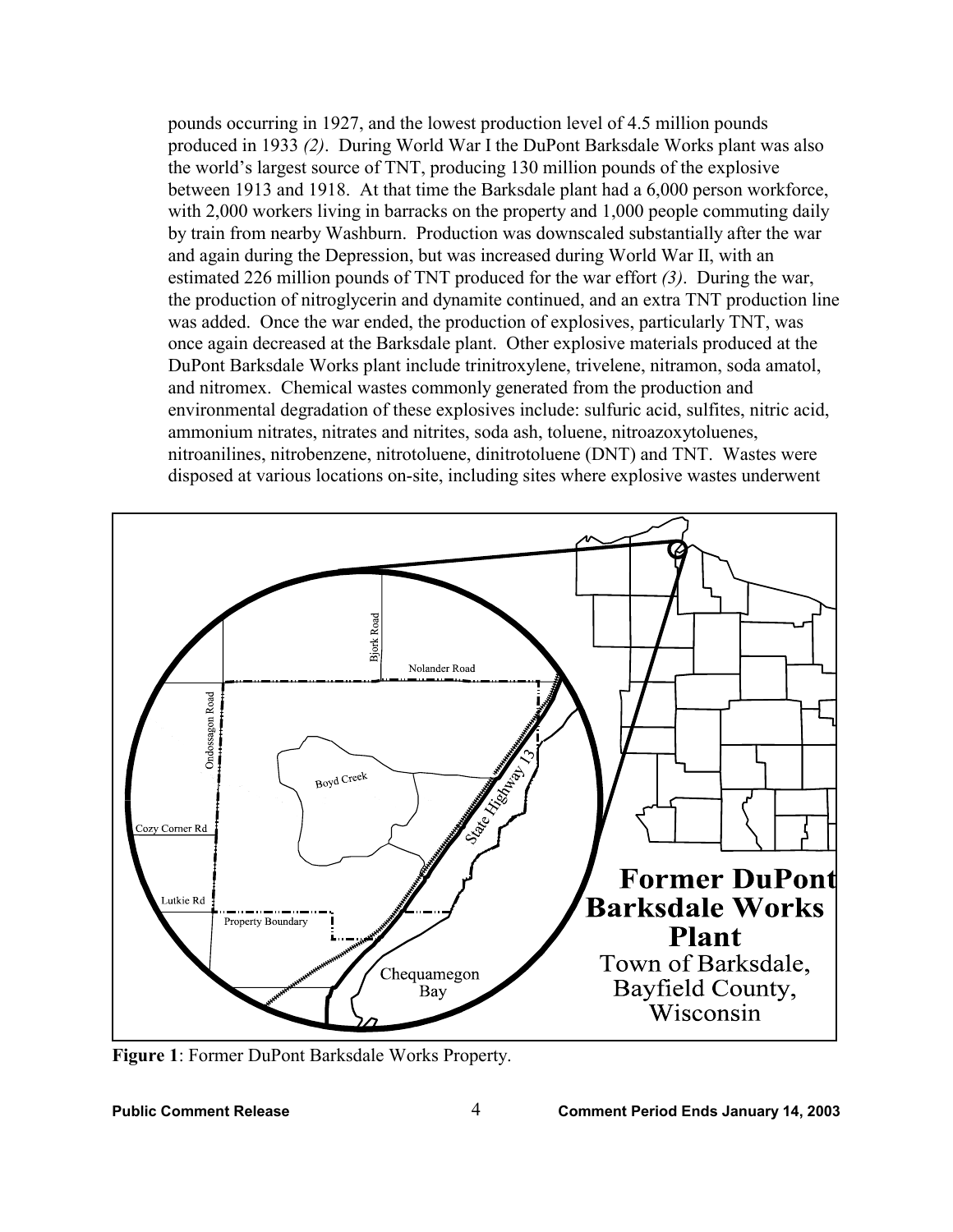open-air burning. During the lifetime of operations at the former DuPont Barksdale Works facility, more than a billion pounds of commercial, industrial, and military grade explosives were manufactured.

DuPont halted manufacturing activities at the Barksdale plant in 1971. From 1971 to 1987, DuPont conducted a number of periodic decommissioning and decontaminating activities at the DuPont Barksdale property. The purpose of DuPont's decommissioning actions was to address the physical and chemical hazards that remained at the Barksdale property. These activities included: 1) demolishing buildings, manufacturing equipment, and the burning of soils, equipment remains, and building debris known or suspected to contain explosives and related residues; 2) excavating and igniting materials from ditches and drains that captured or transported explosives and related wastes; 3) excavating and neutralizing soils impacted by corrosive agents used in production; excavation and on-site cleaning and re-disposal of barrel dumps; 4) clay capping of several production areas after top soils were burned; and 5) removal and off-site disposal of transformers with coolants that possibly contained polychlorinated biphenyls (PCBs) *(3)*. Very limited environmental sampling and analysis were conducted during these activities. While such actions may have been appropriate and "state-of-the-art" in 1971, under current federal and state laws and requirements, as well as contemporary industrial standards and practices, much more extensive and thorough investigations and remediation are required. Additionally, laboratory analytical techniques to detect these compounds have become much more sensitive, now allowing for detection of very low concentrations. In 1986, DuPont sold the Barksdale property to a development corporation for use as a private game preserve and storage.

Currently, the 1,800 acre property is bordered by roads on the north and west side, with the southern boundary marked solely by a fence that was the southern edge of the former DuPont Barksdale facility. The property is bordered to the east by Chequamegon Bay, Lake Superior, with Wisconsin State Highway 13 running northeast across the eastern portion of the property. The portions of the property where most of the industrial production occurred has a perimeter fence and is posted with no trespassing signs.

### **B. Demographics, Land Use, and Natural Resource Use**

#### **Demographics**

The former DuPont Barksdale property is within a predominantly rural area, but is three miles south from the city of Washburn. Within one-quarter mile of the property boundary are approximately 68 private homes with an estimated 180 residents. The 2000 U.S. Census *(4)* reported the town of Barksdale had a population of 801 individuals living in 303 households (average household size of 2.64). Of these Barksdale residents, 98.1% were white and 1.0% were American Indian or Alaska Native. The median age was 40.3 years, with 19.6% of the population less than14 years old. The median annual household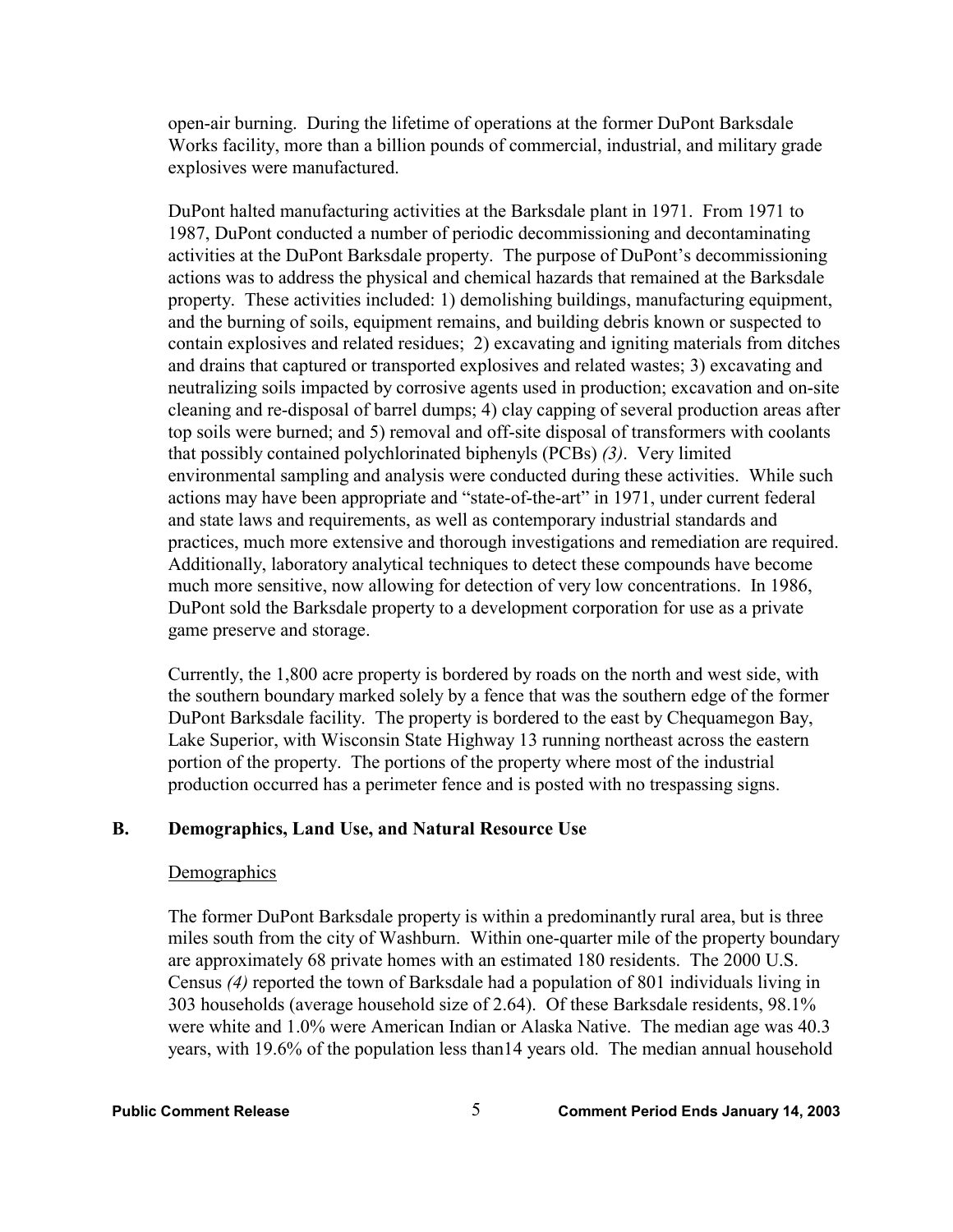income was \$45,714. For the Wisconsin population, the median age is 36.0 years, with 21.0% of the population under the age of 14, and a median household annual income of \$43,791 *(5)*.

#### Land and Natural Resource Use

Currently, the former DuPont Barksdale property is privately owned and is used primarily as a game preserve. Most of the former DuPont Barksdale property is zoned "forestry" and "agricultural." The portion of the former property east of State Highway 13 and up to the shoreline of Chequamegon Bay, Lake Superior, is zoned "residential." A 196-acre central portion of the property, where acids and TNT were manufactured, has a "deed restriction that only allows for hunting, stocking small game, or plant of groundcover. Agricultural, livestock breeding, playground, sporting, recreational, or public park use is prohibited"*(3)*. The areas surrounding the former DuPont Barksdale property are mostly zoned for "agricultural," with some areas zoned "forestry."

### **Nature and Extent of Contamination**

#### **A. On-Site Contamination**

#### Sediments and Surface Water

When the DuPont Barksdale Works facility was in operation, a wide range of industrial wastes were apparently disposed of into creeks on the property, principally Boyd Creek. A DuPont narrative of TNT manufacturing processes at the Barksdale plant indicated that "red water" waste (from TNT production) was typically disposed of into a drainage ditch on the Barksdale property *(3)*. A 1970 Department of Natural Resources (DNR§ ) report described Boyd Creek as devoid of aquatic life and with "a deep red color caused by wastes" from the production of explosives *(6)*. Photographs taken at the facility in the 1960s showed waste water with a deep red color flowing into Boyd Creek (Figure 2a). Such "red water" was not an uncommon waste during the production of TNT. In 1982, during a limited DNR investigation *(7),* two surface water samples were collected from a drainage ditch that may have drained into Boyd Creek or the central drainage area. These samples had elevated levels of sulfates and a pH between 3.5 and 4.3. Sediments from Boyd Creek were not sampled at that time.

In 1998, consultants hired by DuPont, following DNR's recommendation, conducted an investigation of Boyd Creek sediments and surface water to determine whether contamination existed in the creek from past industrial activities at the former DuPont Barksdale Works facility. Boyd Creek flows easterly and bisects the property (Figure 1). The purpose of the investigation was to "determine if nitroaromatic compounds are migrating from the site to Chequamegon Bay at concentrations of concern" *(8).* Sediment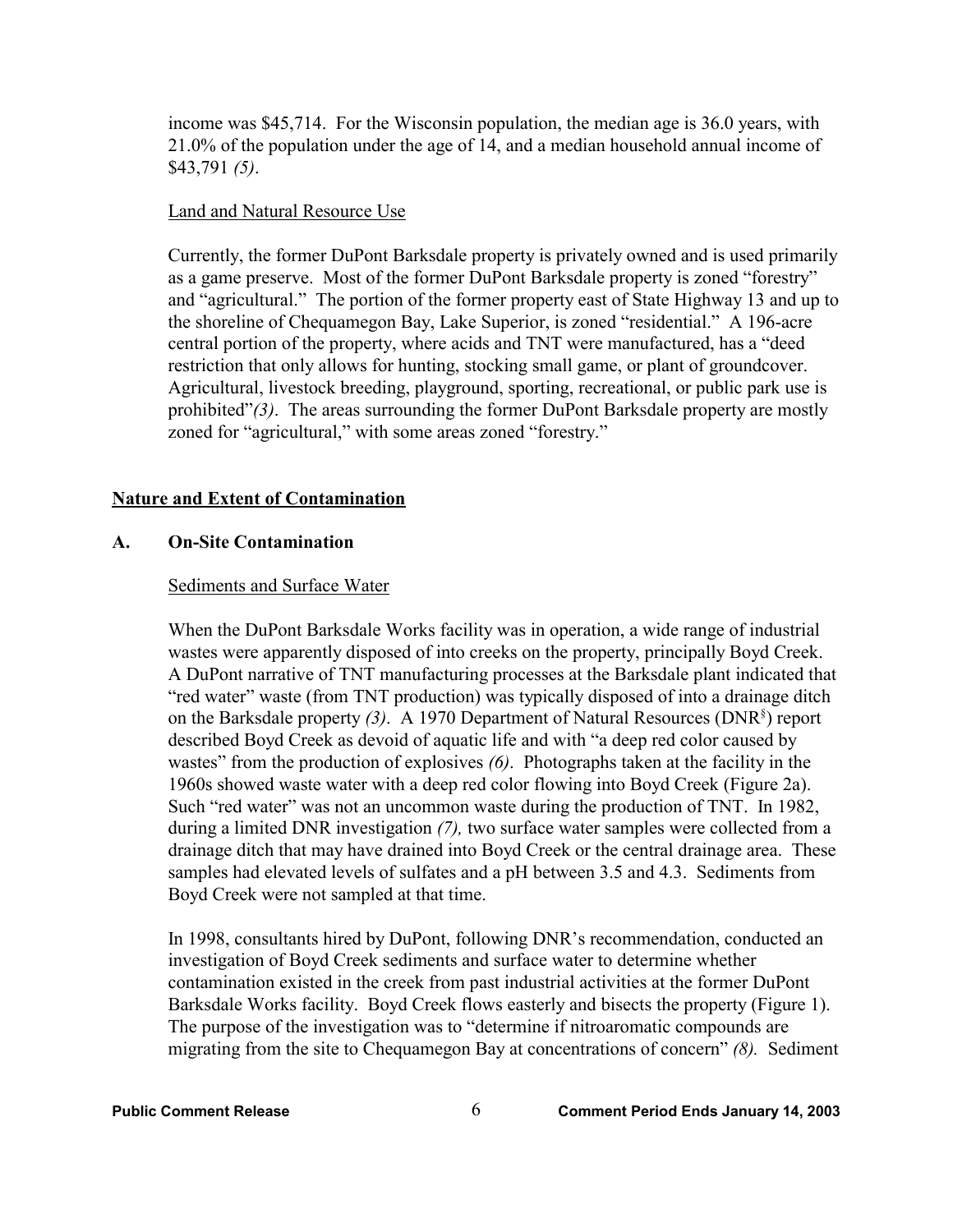samples were collected from 11 locations on Boyd Creek, and one sample was collected from an intermittent creek on the former DuPont Barksdale property that later enters Boyd Creek near Chequamegon Bay. Two Boyd Creek sediment sample locations from upper portions of the former DuPont Barksdale property had TNT at 12.0 and 1.4 milligrams per kilogram (mg/kg) and 2,4-DNT at 0.29 and 0.47 mg/kg, with 2,6-DNT at 0.27 and 0.2 mg/kg. Evidence of TNT and DNT traces were also found in sediment samples from two other Boyd Creek locations. The sediment sample from the intermittent creek had 2,4-DNT at 0.45 mg/kg, and traces of TNT and 2,6-DNT. Surface water samples were collected from three locations on Boyd Creek. While TNT and 2,4-DNT were not detected in any water samples, 2,6-DNT was found in every water sample, ranging from 0.016 to 1.1 micrograms per liter  $(\mu g/L)$ .



b: Boyd Creek, October 1991.

**Figure 2**: Photographic Comparison of Past and Current Boyd Creek.

The consultants concluded that "TNT and DNT isomers<sup>§</sup> are not migrating from the site at concentrations of ecological concern," and that the contaminants in Boyd Creek were not at "levels of ecological concern." A DNR review did not disagree with the findings of the report, though DNR noted that only a limited number of samples were collected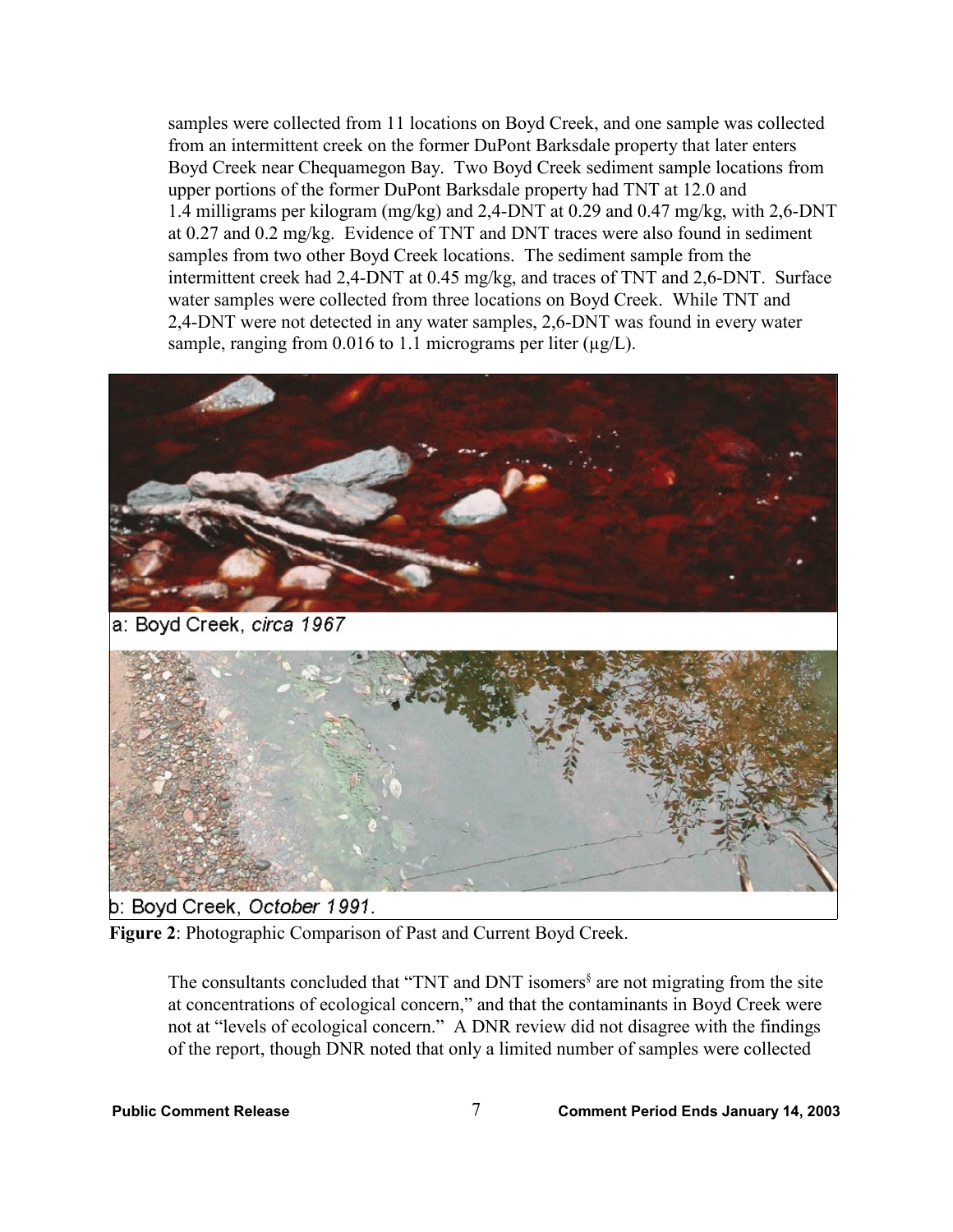from Boyd Creek *(9)*. Later, DNR's stream ecologist conducted a walk-through of the Boyd Creek valley, did not observe evidence of chemical waste or any discoloration in the creek, and reported that the stream conditions appeared to contain a healthy aquatic ecosystem. Figure 2b shows a photograph of recent conditions in Boyd Creek at State Highway 13.

#### **Groundwater**

In 1997, DNR found site-related contamination in a private well near the former DuPont Barksdale property (refer to page 10 for more information about private well investigations). In follow-up to this discovery, on-site groundwater investigations were initiated by DuPont in December 1998 *(10)*. Water samples were collected from five permanent groundwater monitoring wells and four direct-push probe sample locations (geoprobes§ ). Laboratory analyses detected nitroaromatic (explosives-related) chemicals in the water samples. Of the chemicals detected, only the two forms of DNT (2,4-dinitrotoluene and 2,6-dinitrotoluene) were above a health-based comparison values<sup>§</sup> (Table 1).

| Bayfield County, Wisconsin<br>All concentrations in micrograms per liter $(\mu g/L)$ |                              |                             |                              |                                |
|--------------------------------------------------------------------------------------|------------------------------|-----------------------------|------------------------------|--------------------------------|
| <b>Chemical</b>                                                                      | Highest<br>Level<br>Detected | Lowest<br>Level<br>Detected | Frequency<br>of<br>Detection | Health<br>Comparison<br>Value§ |
| 1,3-dinitrobenzene                                                                   | 0.08                         | 0.02                        | 3/9                          | 1.0 <sup>a</sup>               |
| 2,4-dinitrotoluene                                                                   | $12.0*$                      | $0.2*$                      | 5/9                          | $0.05^{\rm b}$                 |
| 2,6-dinitrotoluene                                                                   | $2.6*$                       | $0.32*$                     | 5/9                          | $0.05^{\rm b}$                 |
| 2,4,6-trinitrotoluene                                                                | 0.24                         | 0.02                        | 4/9                          | 2.2 <sup>a</sup>               |
| 2-amino 4,6-dinitrotoluene                                                           | 2.0                          | 0.2                         | 5/9                          | $2.2^{\circ}$                  |
| 4-amino 2,6-dinitrotoluene                                                           | 0.25                         | 0.16                        | 3/9                          | $2.2^{\circ}$                  |

#### **Table 1: Contaminants in On-Site Groundwater** December 1998

Former DuPont Barksdale Property

\*- Exceeds health-based comparison value

Drinking Water Comparison Value<sup>§</sup> Source:

a - Lifetime Health Advisory

b - Wisconsin NR140 Groundwater Quality Public Health Enforcement Standard

c - EPA's Region III Provisional Health Value for Drinking Water

In 1999, DuPont continued an on-site groundwater investigation at the former DuPont Barksdale property. In addition to quarterly re-sampling of groundwater monitoring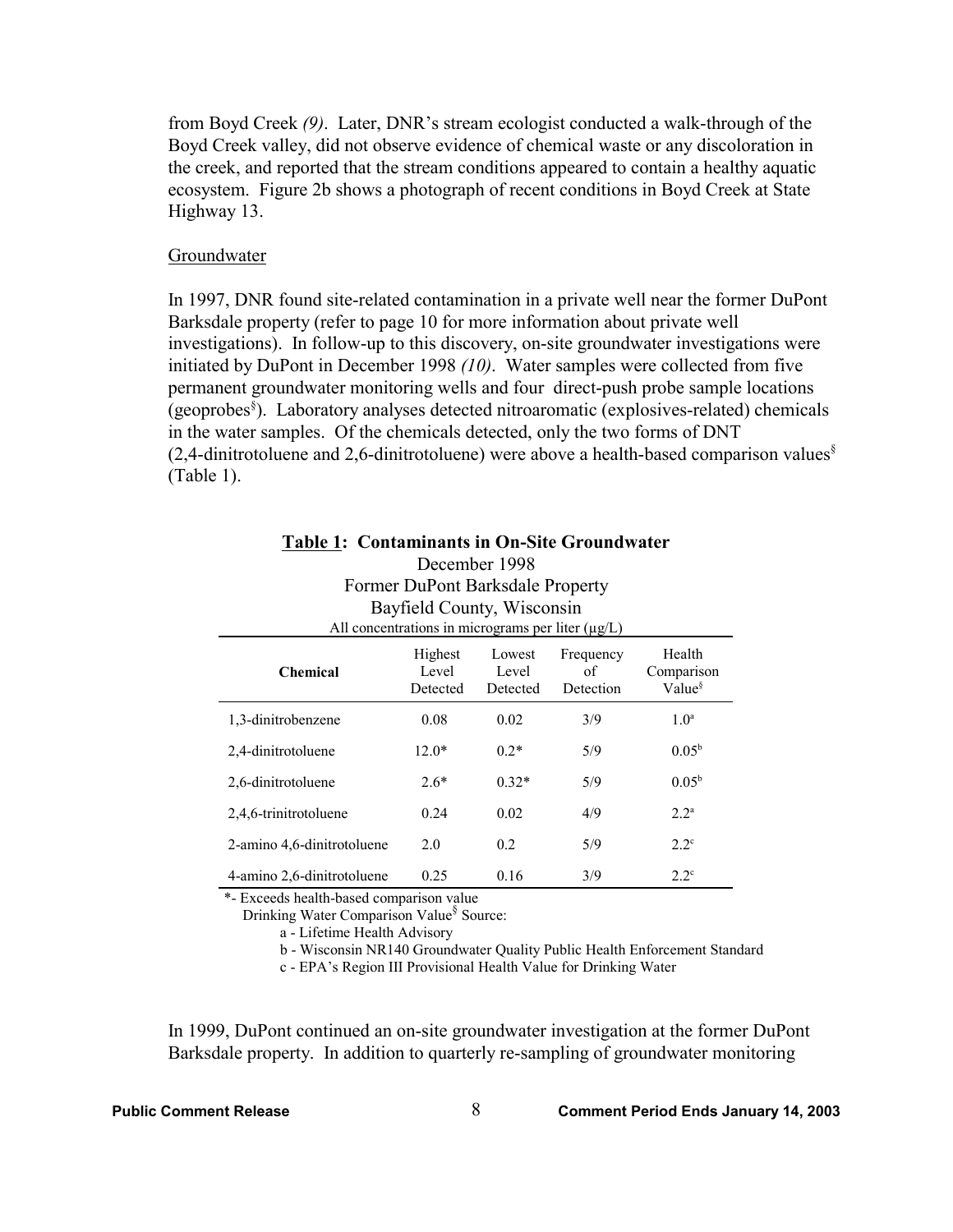wells, water sampling was initiated from recently installed, deeper, specialized groundwater monitoring wells (piezometer§ ). A review by a DuPont consultant of laboratory data concluded that: 1) nitroaromatic compounds were found in groundwater at various locations on the property; 2) these nitroaromatic compounds were not uniformly distributed in groundwater; and 3) the levels of contaminants at each sample location did not vary with time, which suggested that contaminant conditions in groundwater were stable *(11)*. To date, the October and December sampling rounds were the most complete data available monitoring and piezometer wells. These groundwater results for 17 samples are summarized in Table 2.

| October and December 1999<br>Former DuPont Barksdale Property |                                                                                 |                             |                              |                                            |  |
|---------------------------------------------------------------|---------------------------------------------------------------------------------|-----------------------------|------------------------------|--------------------------------------------|--|
|                                                               |                                                                                 |                             |                              |                                            |  |
|                                                               | Bayfield County, Wisconsin<br>All concentrations in micrograms per liter (µg/L) |                             |                              |                                            |  |
| <b>Chemical</b>                                               | Highest<br>Level<br>Detected                                                    | Lowest<br>Level<br>Detected | Frequency<br>of<br>Detection | Health<br>Comparison<br>Value <sup>§</sup> |  |
| 1,3-dinitrobenzene                                            | $61.0*$                                                                         | 0.01                        | 3/17                         | 1.0 <sup>a</sup>                           |  |
| 2,4-dinitrotoluene                                            | 1,200.0*                                                                        | 0.02                        | 7/17                         | $0.05^{\rm b}$                             |  |
| 2,6-dinitrotoluene                                            | $500.0*$                                                                        | 0.03                        | 7/17                         | $0.05^{\rm b}$                             |  |
| 2,4,6-trinitrotoluene                                         | 180.0*                                                                          | 0.09                        | 2/17                         | $2.2^{\rm a}$                              |  |
| 1,3,5-trinitrobenzene                                         | 1.4                                                                             | 0.02                        | 2/17                         | $1,100.0^e$                                |  |
| nitrobenzene                                                  | 2.5                                                                             |                             | 1/17                         | $3.5^e$                                    |  |
| 2- $&$ 4-nitrotoluene                                         | 17.0                                                                            | 0.16                        | 4/17                         | 61.0 <sup>d</sup>                          |  |
| 3-nitrotoluene                                                | 7.6                                                                             |                             | 1/17                         | $120.0^\circ$                              |  |
| 2-amino 4,6-dinitrotoluene                                    | 65.0*                                                                           | 0.11                        | 5/17                         | $2.2^{\circ}$                              |  |
| 4-amino 2,6-dinitrotoluene                                    | $34.0*$                                                                         | 0.02                        | 7/17                         | $2.2^{\circ}$                              |  |
| nitroglycerin                                                 | 2.5                                                                             |                             | 1/17                         | 5.0 <sup>a</sup>                           |  |
| <b>RDX</b>                                                    | 0.05                                                                            |                             | 1/17                         | 0.6 <sup>f</sup>                           |  |

# **Table 2: On-Site Groundwater Contaminants** October and December 1999

\*- Exceeds health-based comparison value

Drinking Water Comparison Value Source:

a - Lifetime Health Advisory

b - Wisconsin NR140 Groundwater Quality Public Health Enforcement Standard

c - EPA's Region III Provisional Health Value for Drinking Water

d - EPA's Reference Dose Value for Drinking Water - *withdrawn for review by EPA* 

e - EPA's Reference Dose Value for Drinking Water

f - EPA's Cancer Risk Evaluation Guideline (1 in 1,000,000)

#### Public Comment Release **Comment Period Ends January 14, 2003**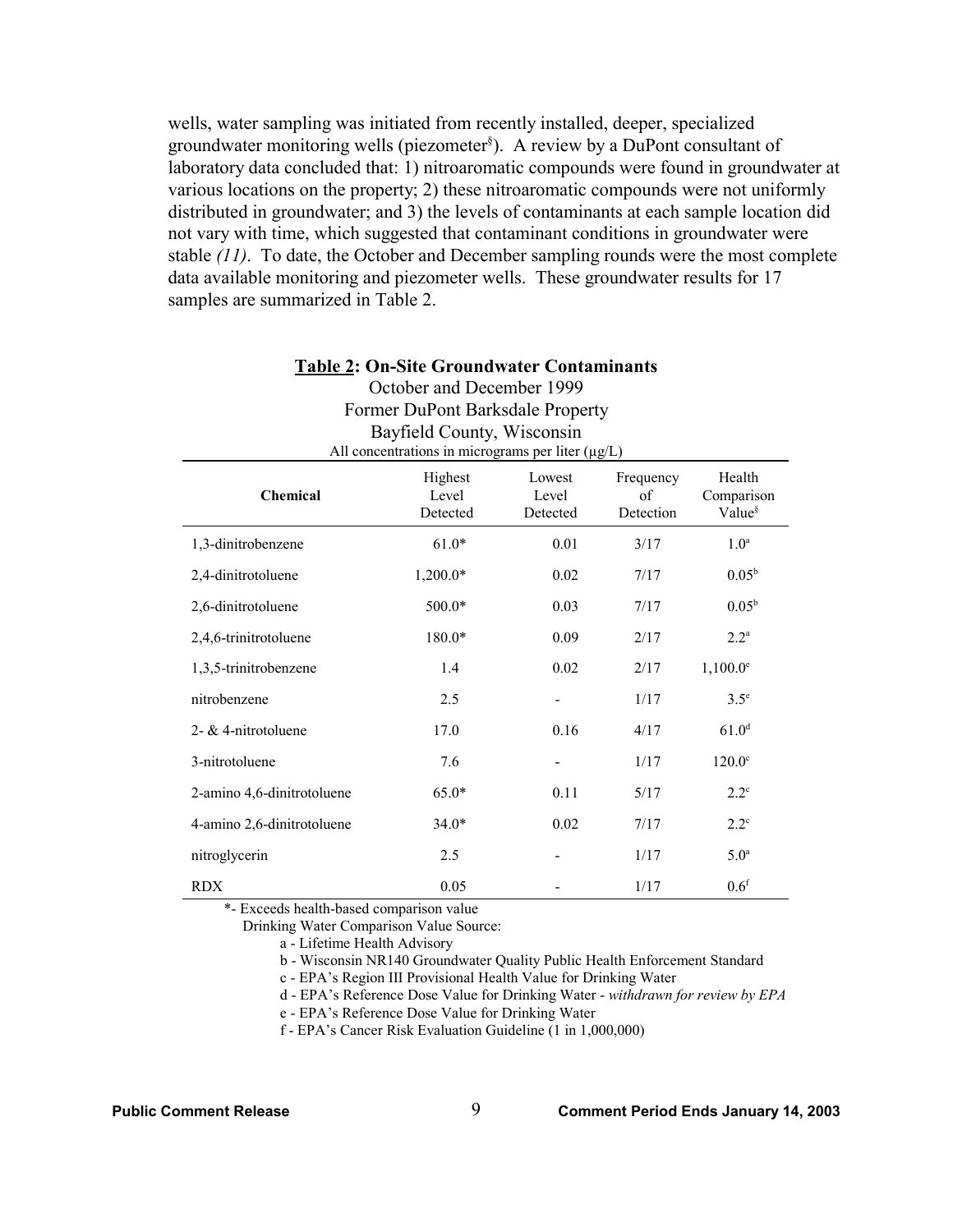Water samples from one piezometer (PZ-1D) consistently had the highest levels of contaminants, much higher than other wells on the property (this piezometer is located on the eastern portion of the site, along State Highway 13). For example, in 1999, the level of 2,4-DNT measured in a water sample from piezometer PZ-1D was 1,200 µg/L. When constructed, this piezometer was screened at a depth of 61 to 67 feet below the ground surface. The highest level of DNT found in any other well was  $27.0 \mu g/L$  (from MW-3).

#### Other On-Site Environmental Media§

During the preparation of this public health assessment in 2002, the early stages of an initial on-site environmental investigations had begun at the former DuPont Barksdale property. The findings of a June 2002 draft report indicate that several of the former manufacturing areas had levels of site-related contamination (metals, solvents, and nitro aromatic compounds) in soil and pond surface water and sediment that exceed healthbased screening values. Further investigation will be needed to determine the full extent of contamination at the property. Once these environmental data becomes available,

DHFS will evaluate the public health implications of the on-site contamination. Until those data are finalized, DHFS recommends that people not go onto the property without permission and knowledge of areas where contamination is known or appears to be present. There are several reports of people who in the past made unauthorized entries onto the DuPont property. DuPont and the property owners should continue maintaining the fence and "no trespassing" placards placed around the perimeter of the property. However, other than groundwater and off-site surface water run-off, at this time it appears that neighbors have an extremely low chance of being exposed to site-related contamination at levels that might pose a health concern.

### **B. Off-Site Contamination**

#### Private Wells

Groundwater quality at the former DuPont Barksdale property first became a concern in 1997 when the DNR sampled three adjacent private wells along State Highway 13 and found low levels of four explosive-related chemicals in one well *(12)*. Two of the chemicals found in well water, 2,4-dinitrotoluene (2,4-DNT) and 2,6-dinitrotoluene (2,6-DNT), were above their respective Wisconsin Public Health Groundwater Quality Enforcement Standards *(13)*. The Enforcement Standards for 2,4-DNT and 2,6-DNT are the same, which is 0.05 µg/L. Enforcement Standards are not available for the other chemicals found in this private well (1,3,5-dinitrobenzene and 2-amino 4,6 dinitrotoluene), but these were below other health-based comparison values§ and are not a health concern. Follow-up sampling of this private well in August 1997 confirmed the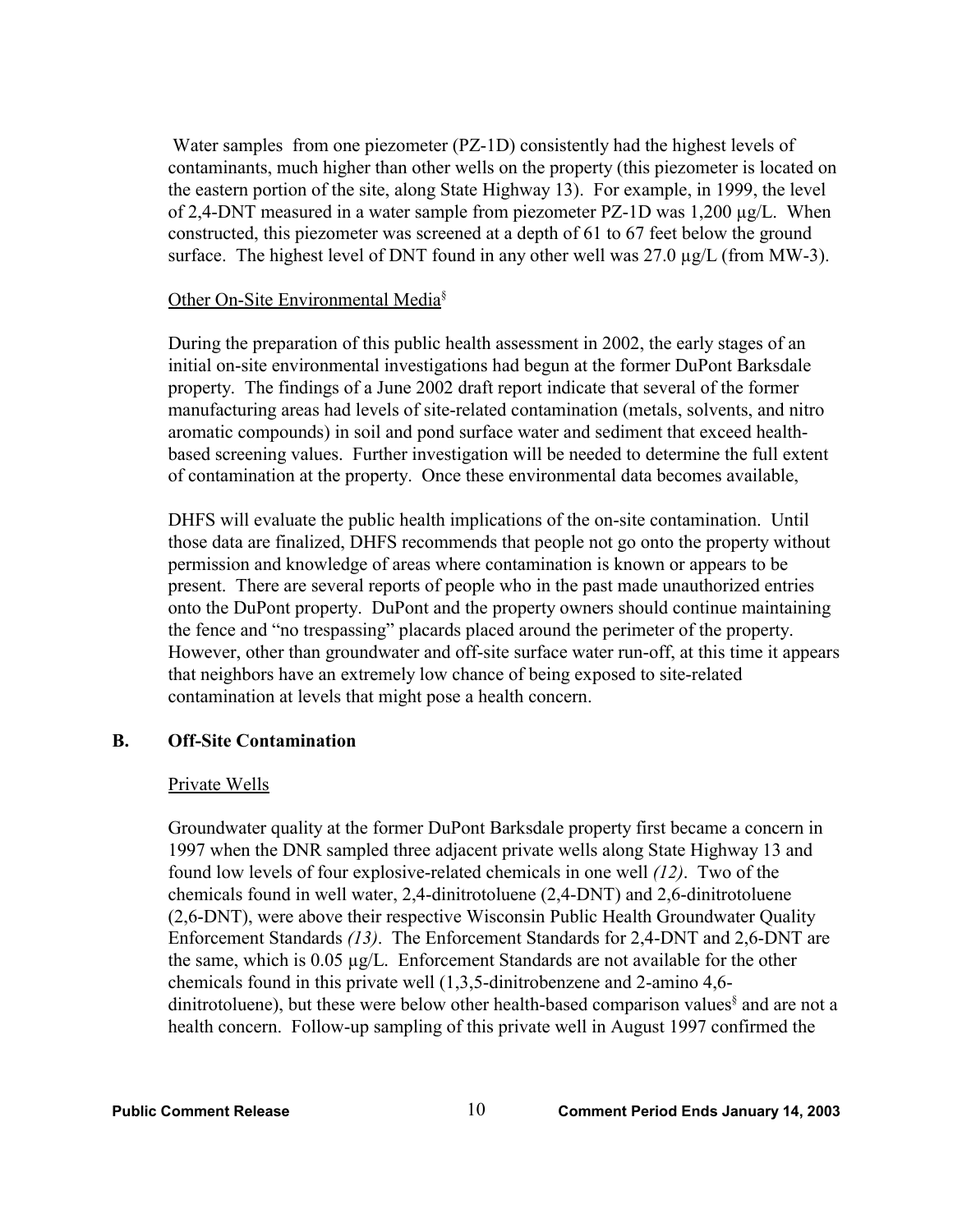June results *(14)*. DNR also notified DuPont about the discovery of contamination in this private well.

In follow-up to the 1997 discovery by DNR of contamination in a private well near the former DuPont Barksdale property, DuPont soon began testing the water quality of nearby private wells *(15)*. In 1999, DuPont sampled seven nearby drinking water wells, of which four had site-related contaminants *(16)*. Seven additional wells were sampled by DuPont in 2000, with site-related contamination detected in two of these wells. In 2001, DuPont sampled another 49 nearby private wells, and found site-related contamination in 8 of these wells. In May 2002, 58 private wells were tested again, with site-related contamination shown in 10 wells *(17)*.

| Town of Barksdale            |                                                                                      |                                                                              |                                                                               |  |
|------------------------------|--------------------------------------------------------------------------------------|------------------------------------------------------------------------------|-------------------------------------------------------------------------------|--|
|                              | Bayfield County, Wisconsin<br>All concentrations in micrograms per liter $(\mu g/L)$ |                                                                              |                                                                               |  |
| Compound                     | <b>Highest Level</b><br><b>Detected</b><br>in<br>Private<br>Wells                    | Wisconsin<br>Groundwater<br><b>Enforcement</b><br><b>Standard</b><br>(NR140) | Other<br><b>Drinking</b><br>Water<br>Comparison<br><b>Values</b> <sup>§</sup> |  |
| 2,4-dinitrotoluene (2,4-DNT) | $0.3*$                                                                               | 0.05                                                                         | $70.0^{a,b}$                                                                  |  |
| 2,6-dinitrotoluene (2,6-DNT) | $3.1*$                                                                               | 0.05                                                                         | 40.0 <sup>c</sup>                                                             |  |
| 1,3,5-trinitrobenzene (TNB)  | 0.039                                                                                | n/a                                                                          | $1,100.0^a$                                                                   |  |
| 2,4,6-trinitrotoluene (TNT)  | 0.043                                                                                | n/a                                                                          | $2.2^d$                                                                       |  |
| 2-amino, 4,6-dinitrotoluene  | 1.6                                                                                  | n/a                                                                          | $2.2^e$                                                                       |  |
| 4-amino, 2,6-dinitrotoluene  | 1.4                                                                                  | n/a                                                                          | $2.2^e$                                                                       |  |
| 2-nitrotoluene               | 0.095                                                                                | n/a                                                                          | 61.0 <sup>f</sup>                                                             |  |
| 3-nitrotoluene               | 0.035                                                                                | n/a                                                                          | $120.0^{\circ}$                                                               |  |
| 4-nitrotoluene               | 0.037                                                                                | n/a                                                                          | $61.0$ <sup>f</sup>                                                           |  |
| nitroglycerin                | 0.28                                                                                 | n/a                                                                          | 5.0 <sup>d</sup>                                                              |  |

#### **Table 3: Contaminants in Private Well Water**

\* - Exceeds health-based drinking water guidelines

n/a - Wisconsin Enforcement Standard has not been established

Drinking Water Comparison Value Source:

a - EPA's Reference Dose Value for Drinking Water

b - ATSDR's Chronic Minimal Risk Level for Drinking Water

c - ATSDR's Intermediate Minimal Risk Level for Drinking Water

d - Lifetime Health Advisory

e - EPA's Region III Provisional Health Value for Drinking Water

f - EPA's Reference Dose Value for Drinking Water - *withdrawn*

#### Public Comment Release **Comment Period Ends January 14, 2003**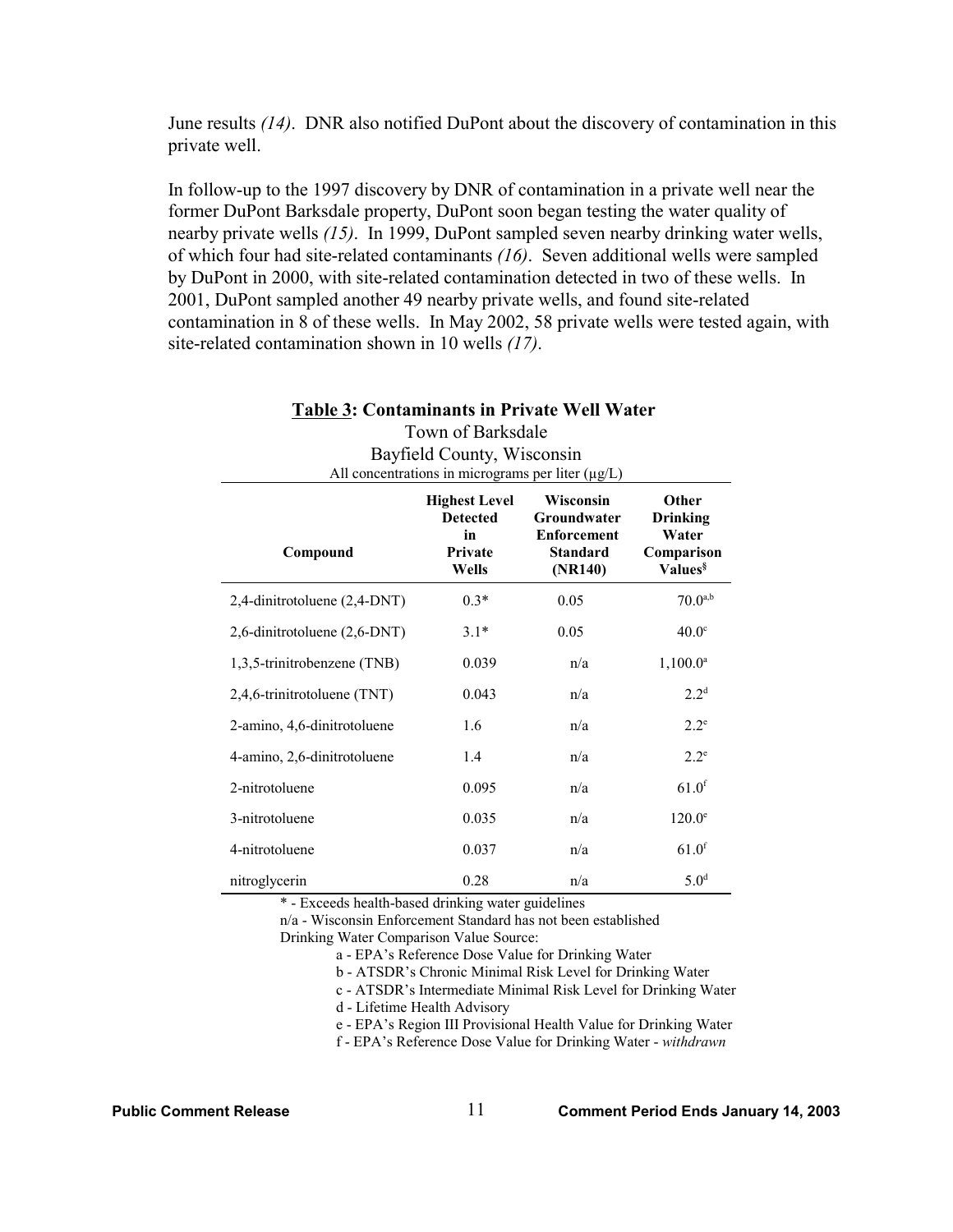As of June 2002, DuPont has tested drinking water from 72 private wells near the Barksdale property. Overall, investigations have found site-related contamination in 17 private wells. These site-related contaminants are primarily 10 different compounds that are associated with the production or degradation of explosives. Of the compounds detected in drinking water wells, only 2,4-DNT and 2,6-DNT have been measured at levels above health-based comparison values. One or both of these DNT isomers have been found above the comparison value in 11 private wells. Table 3 summarizes the highest levels of site-related contamination found in private drinking water wells and compares this concentration with an appropriate health-based comparison value.

Affected private wells (and selected adjacent private wells) have also been tested for contaminants other than explosives. DuPont tested these private wells for a number of volatile organic compounds (VOCs<sup>§</sup>) and inorganic compounds. One VOC, 1,1,1-trichloroethane (TCA), has frequently been detected at very low levels in a private well on State Highway 13. A trace of TCA was also recently found in another private well next door to the well where TCA was previously found. The levels of TCA detected are well below levels that pose a health concern. Currently, there is no indication that TCA in these wells is coming from the former DuPont Barksdale property. TCA is a chlorinated solvent that is commonly used in industrial and commercial cleaning products, such as decreasing agents, paints, glues, dry cleaning fluid, and household cleaning products.

#### **Discussion**

#### **A. Pathways of Human Exposure**§

#### Boyd Creek Sediments and Surface Water

In 1998, site-related contamination was found in sediments and surface water of the creeks that flow across the former DuPont Barksdale property; however the levels measured are not a health hazard for people who may regularly enter the creek and come in contact with affected sediments and surface water *(8)*. Furthermore, there are no reports that people are currently entering these creeks on a regular basis, such as once per day or week.

During times when the former DuPont Barksdale Works facility was in full operation or soon after closing, environmental conditions and water quality in Boyd Creek was likely quite different than today. It is possible that contaminants in the creek exceeded current standards that protect public health and the environment, and may even have been harmful to wildlife and people. Even though environmental data from this era is not available, the reports and photographs of past conditions in Boyd Creek suggest that substantial contamination was present in Boyd creek on the former DuPont Barksdale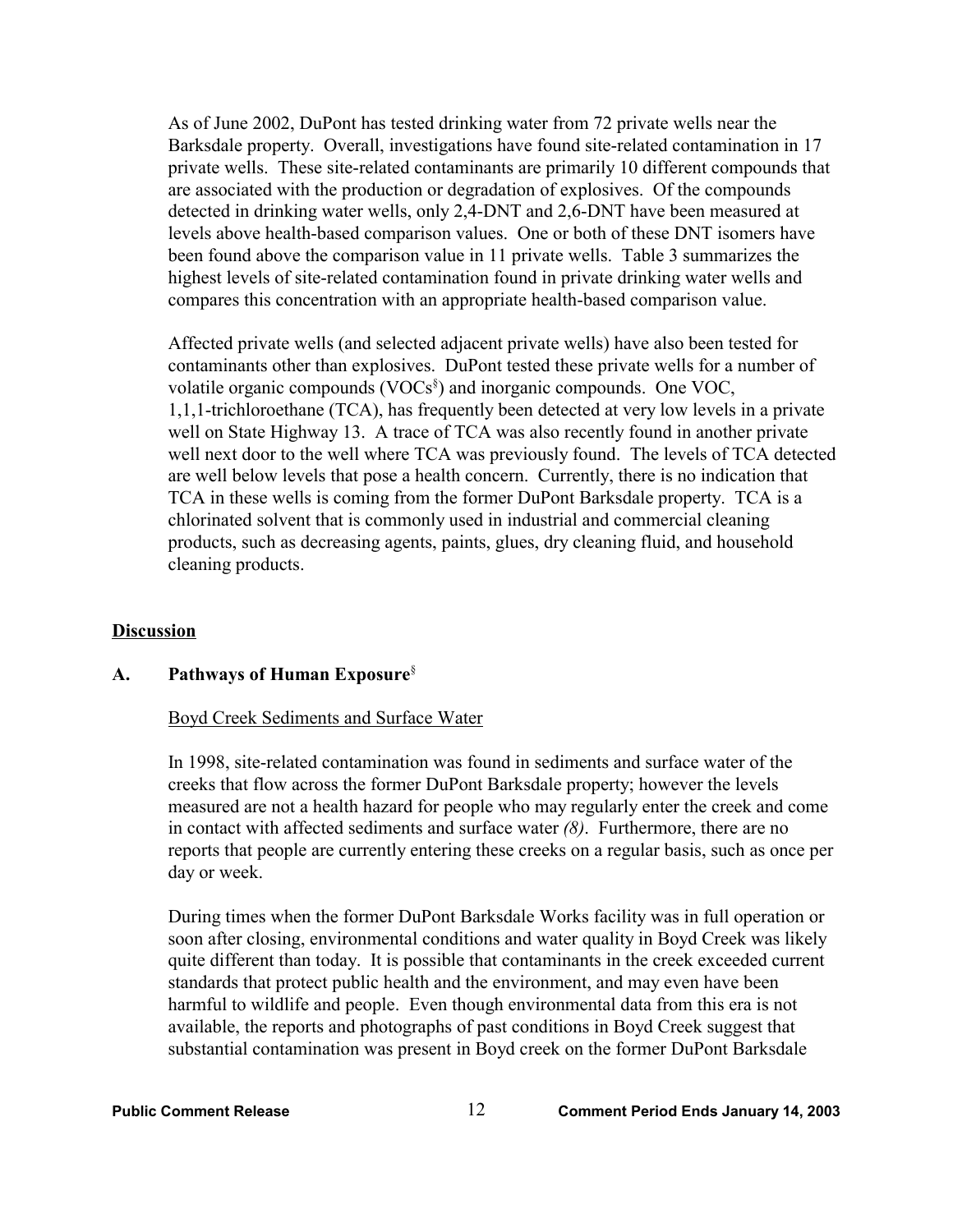property, and possibly downstream from the property and where it emptied into Lake Superior. People could have developed skin irritation if they had lengthily, direct contact or entered surface water with a pH of 3.5. However, in 1982 DNR measured this pH in the water of an on-site drainage ditch, and not surface water in the creek. DHFS has received anecdotal reports about youth who often played both in Boyd Creek and where the creek entered Lake Superior, even at times when "red water" wastes were also observed in the creek. DHFS has not received reports that these youth or other people developed health problems after they were in or near the creek. However, given the very limited environmental data on contaminants possibly in Boyd Creek in the past, at this time DHFS is not able to fully assess the human health implications of past exposures to contaminants in the creek. As a result, DHFS is not able to confidently conclude whether or not these conditions were a health hazard in the past.

#### Groundwater

For many years in the Barksdale area, groundwater from private wells has been the primary source of drinking water. A number of households have been drinking groundwater that contains contamination coming from the former DuPont Barksdale property. Groundwater migrating away from the former DuPont Barksdale property has contaminants that are related to the manufacture of explosives.

Once contamination was first detected in a private well near the former DuPont Barksdale property, to immediately halt continued exposures, residents were provided, first by DNR and then DuPont, with a supply of bottled water for their cooking and drinking needs.

To halt drinking water exposures, DuPont placed treatment systems on private wells when site-related contamination was found in a water sample from the well. These treatment systems were typically installed 1 to 3 months after contamination was discovered in the private well. As a precautionary measure, DuPont also placed treatment systems on unaffected private wells that are downgradient from the site and when contamination has been found in another private well that is next door. Treatment systems have been installed on 28 private drinking water wells in the Barksdale area. These treatment systems use activated carbon, which effectively removes any measurable levels of contamination from the water. Each treatment system is regularly tested. Treatment systems were also placed on two drinking water wells located on the former DuPont Barksdale property, but contamination has not been found in these wells.

At a nearby Boy Scout Camp along Lake Superior, which near an affected private well, one of two drinking water wells was sampled in October 1997 and no site-related contamination was found. Both of these wells were abandoned in October 1998. Also, two on-site but unused drinking water wells and one used drinking water well at DuPont's former "Beach Club" were abandoned in the fall of 2001. Site-related contaminants were not detected in these three on-site wells before they are abandoned.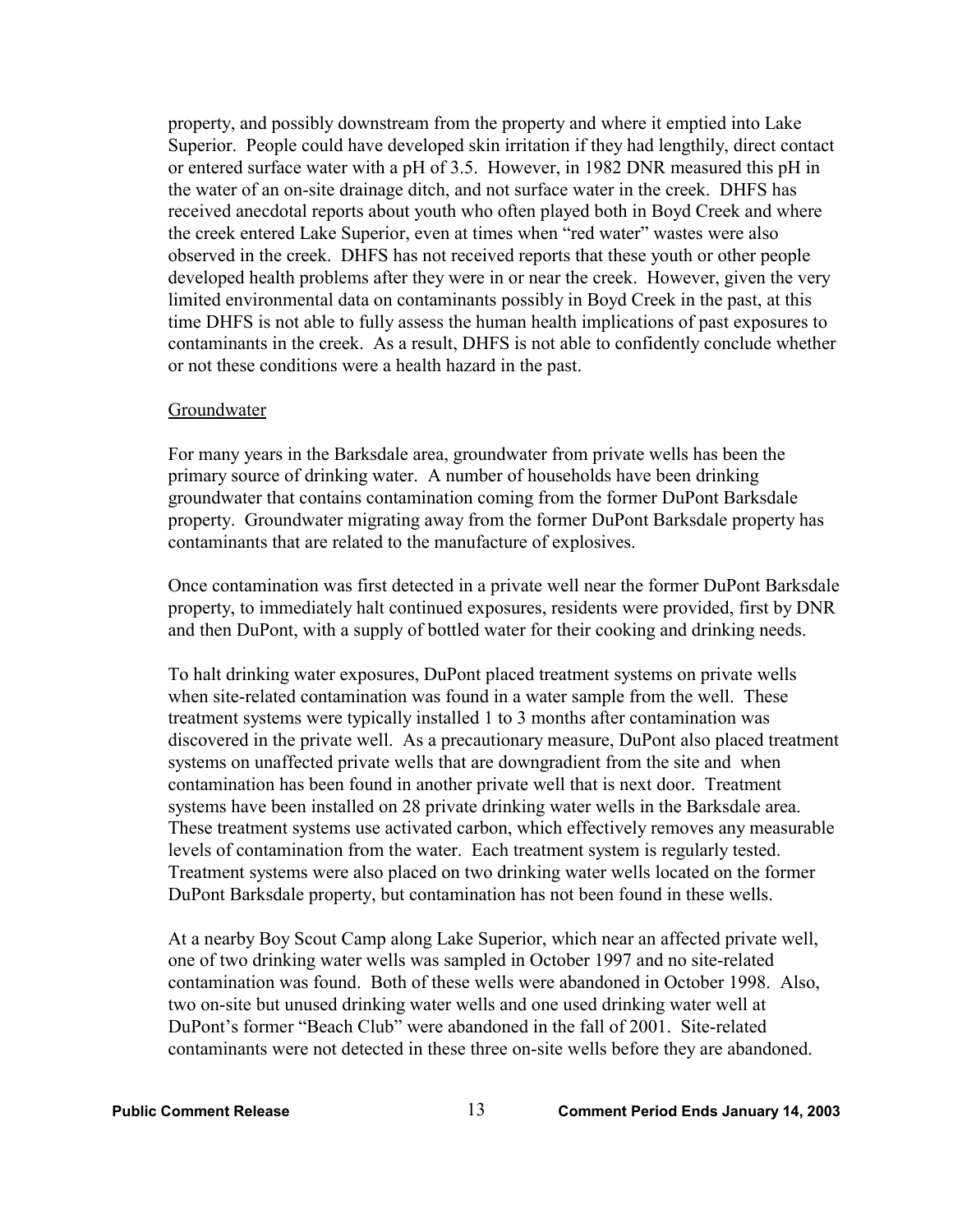Concerns are sometimes raised about whether it is safe to live on a property when groundwater beneath the ground is contaminated, but no one is drinking the water. Under unusual circumstances unhealthy conditions can occur when very high levels of volatile solvents are in shallow groundwater, directly beneath a building where people unsuspectingly work or live. The solvents in groundwater then change to a vapor form, leaving the groundwater, migrate up through soils, enter the building though cracks in a basement or the sump, and unsafe levels of vapors reach indoor air and are breathed by residents. Fortunately, around the former DuPont Barksdale property conditions are such that such an exposure to site-related contamination is not a concern. First, the physical properties of DNT does not enable the chemical to evaporate or volatilize very easily. Secondly, DNT concentrations in groundwater near homes is very low concentrations.

# **B. Public Health Implications – Toxicological Evaluation**

This section examines how chemicals are known to affect animal and human health and then evaluates the implications for people who were exposed to the levels measured in their drinking water. Because only the isomers<sup>§</sup> of dinitrotoluene were above a health-based comparison values§ , only this compound is further discussed.

In summary, DNT concentrations in some private wells were above the Wisconsin Groundwater Quality Enforcement Standard. Despite being above a groundwater standard, the highest concentrations found in private wells are not likely to cause adverse health effects among people who drank the water for many years. Treatment systems were installed by DuPont on affected private wells and selected unaffected private wells. These treatment systems are effective at removing contaminants and provide clean drinking water.

### Dinitrotoluene

Dinitrotoluene (DNT), in its various forms or isomers, is a synthetic or man-made chemical that has a number of industrial and commercial uses, including the production of foams, dyes, ammunition, gunpowder, and explosives, but the main use today of DNT is in making polyurethane or foam *(18)*. At the former DuPont Barksdale property, DNT was apparently created as an intermediate in the production of trinitrotoluene (TNT), a widely used explosive. DNT does not tend to accumulate in the environment, nor does it accumulate in plant or animal tissues. When DNT enters people and animals, most of the chemical is rapidly excreted through urine or feces. DNT is rapidly degraded by sunlight and bacteria. But, when DNT reaches groundwater, it undergoes very little degradation *(19)*.

A number of residents near the former DuPont Barksdale property have been drinking water that contains as many as 10 different contaminants related to explosives manufacturing. The only chemicals found in drinking water wells above a health-based comparison value or Wisconsin Groundwater Enforcement Standard were two forms of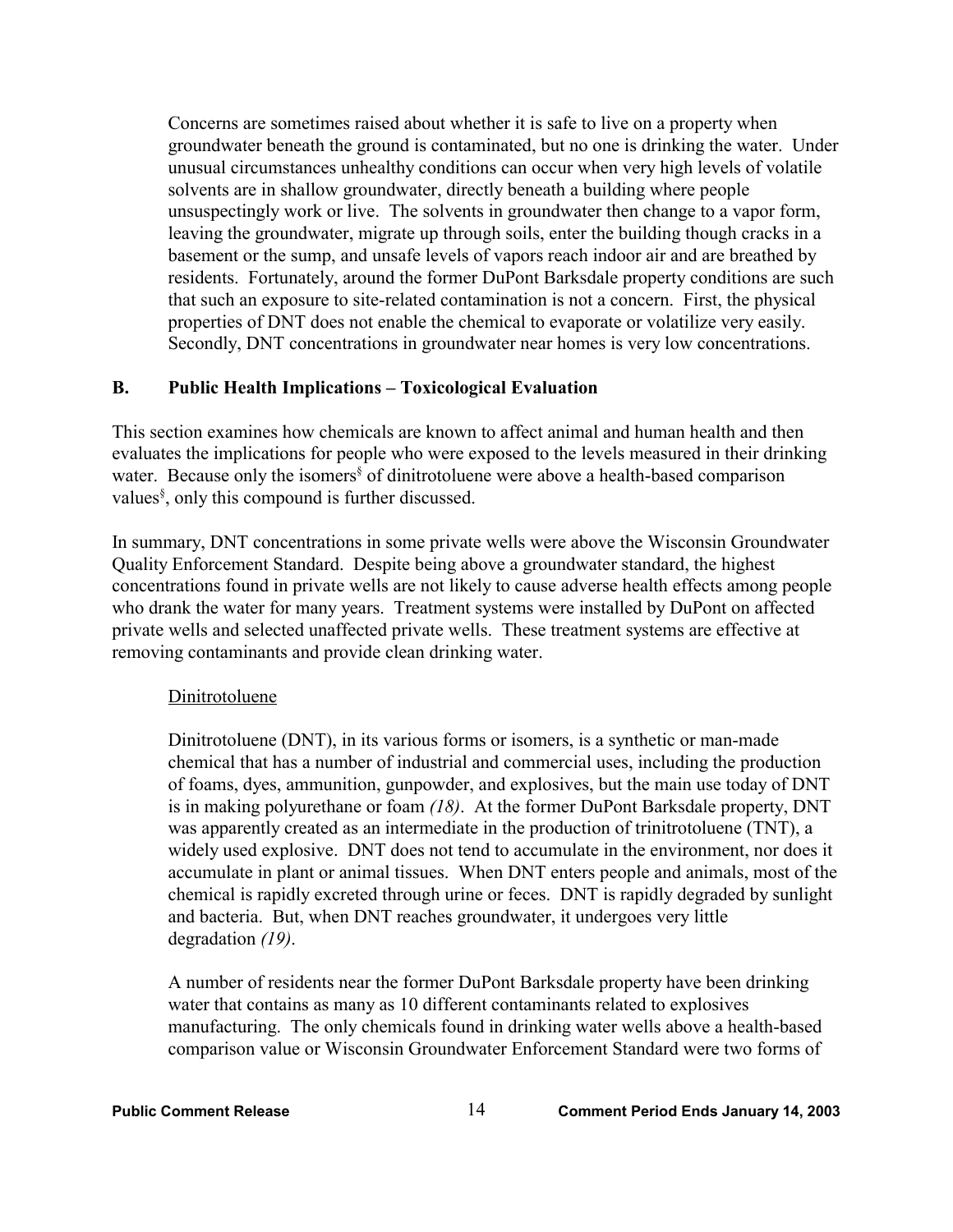DNT, the isomers 2,6-DNT and 2,4-DNT. Other isomers of DNT may be present in the environment at the former DuPont Barksdale property. The 2,4-DNT and 2,6-DNT isomers are two of the six possible forms of DNT. However, the 2,4- and 2,6- isomers comprise 95 percent of technical-grade DNT (76% and 19%, respectively) with the other four isomers making up the remaining 5 percent *(19)*.

DNT has a number of known toxic effects on the health of both people and animals, but these harmful effects occur at levels that are many times higher than the levels in private well water near the former DuPont Barksdale property.

#### *Noncancer health effects*

Studies of laboratory animals exposed to high concentrations of DNT have shown increased adverse health effects on the blood, nervous system, liver, kidney, and the male reproductive systems. Acute or short-term health effects appear shortly after an exposure to a high concentration of DNT. Long-term or chronic health effects sometimes take many months or years to appear, and are caused by repeated, daily exposures to low concentrations of DNT. Laboratory studies that examine chronic health effects of a chemical are useful because they help us understand when a long-term exposure becomes unacceptable.

Laboratory studies of animals chronically exposed (over 12 months) to DNT show that adverse health effects start appearing when a dose<sup>§</sup> is above 1.0 milligrams of DNT per kilogram body weight per day (mg/kg/day). In one study, groups of beagle dogs were fed various doses of DNT. A group of 12 beagles dosed at 1.5 mg/kg/day of 2.4-DNT for 24 months developed neurotoxic effects, as well as changes to the liver and kidneys. Such effects were not noticed in another group of 12 beagles dose 2,4-DNT at 0.2 mg/kg/day *(20)*. Taking into account many other laboratory studies of 2,4-DNT, both the U.S. Environmental Protection Agency (EPA<sup>§</sup>) and ATSDR concluded that 1.5 mg/kg/day was the lowest known chronic exposure to result in an adverse health effect, and 0.2 mg/kg/day was the threshold for a "no observed adverse effect level" (NOAEL§ ). This NOAEL is the basis for determining both the ATSDR "Minimal Risk Level" (MRL<sup>§</sup>) and EPA's "Reference Dose<sup>§</sup>" (RfD) for 2,4-DNT *(21)*. Using a 100-fold safety factor, 0.002 mg/kg/day was established for chronic oral exposure to 2,4-DNT. This converts to a 2,4-DNT concentration in water of 70  $\mu$ g/L for an adult and 20  $\mu$ g/L for a child. EPA has not established a RfD for either 2,6-DNT or mixtures of DNT isomers. For 2,6-DNT, ATSDR has only established an "intermediate" health effect MRL, which is 0.004 mg/kg/day, or equivalent to 100  $\mu$ g/L for an adult and 40  $\mu$ g/L for a child *(22)*.

Workers, not from Barksdale, have become ill or developed health effects related to their exposures to DNT. These workers may have handled high concentrations or pure forms of DNT. Such workers typically were involved in the manufacture of ammunition or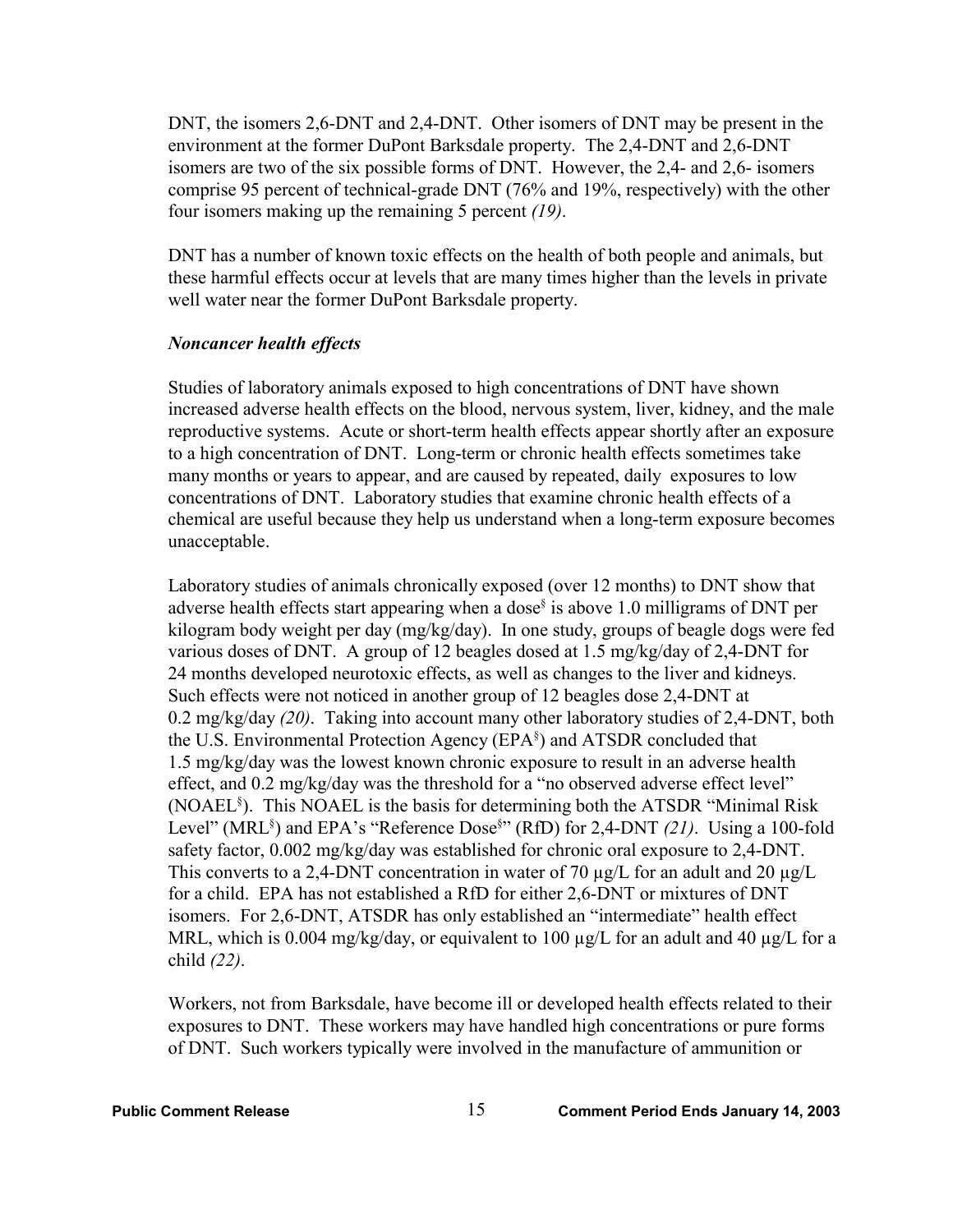explosives and they were exposed by either inhaling DNT particles or touching materials with high levels or pure forms of DNT. Studies of chemical plant workers did not consistently find lowered sperm counts among males who were exposed to DNT *(18)*. Occupational studies of workers exposed to high levels of DNT have found increased rates of heart disease *(23)*, hematological or blood problems, and adverse effects with the central nervous system. The subjects of these epidemiological studies were workers who were exposed to DNT during the 1940s and 1950s. Since then, there has been a substantial increase in protective measures to reduce DNT exposures in workers.

The highest level of combined DNT isomers that has been found in any drinking water well near the former DuPont Barksdale property was 3.5 µg/L. Based on the ATSDR MRLs and EPA RfD, drinking water over a long term with the highest level of DNT is not expected to result in a non-cancer health effect.

#### *Cancer*

DNT causes certain cancers in laboratory animals, but has not been clearly linked to causing cancer in humans. A study of more than 450 workers who used DNT in making polyurethane foam did not show an increased death rate from any cancers, though the death rate from heart disease was significantly higher than comparison populations *(23)*. Another study of 4,989 munition plant workers exposed to high levels of DNT found a higher than expected number of deaths attributed to liver cancer (n=6), but the number of cancer deaths, including liver cancer, was not significant. With the exception of a slightly elevated number of lymph system cancers, the number of deaths among munition plant workers from all other cancers was less than expected *(24)*. A 1998 study of 500 German miners (who worked frequently with DNT, including bare-handling of explosive charges) found an elevated number of urinary tract cancers (n=6) and renal cell cancers (n=14). The urinary tract cancers were among miners who had the highest exposures to DNT. Other types of cancers in these miners were not above expected rates, including liver cancer. This study did not provide statistical analysis of whether the numbers of these cancers were significantly higher among miners than the general population *(25)*. It should be noted that the subjects in these occupational studies were mostly males.

Laboratory bioassay and animal studies often found that 2,4-DNT caused kidney cancer and that mixtures of 2,4-DNT and 2,6-DNT caused liver cancers. For example, in one study, rats fed only 2,4-DNT for 2 years later developed liver cancer, but two other studies did not find liver cancer when different laboratory rats were similarly fed DNT over 2 years. Significant increases in liver cancer were found in several studies of rats fed 2,4-DNT or 2,6-DNT for at least 1 year. Another laboratory study of rats dosed with 2,4- DNT did not show an increase of any cancers, but there was an increase in the numbers of benign tumors of the skin and mammary glands, though the increase was not significant.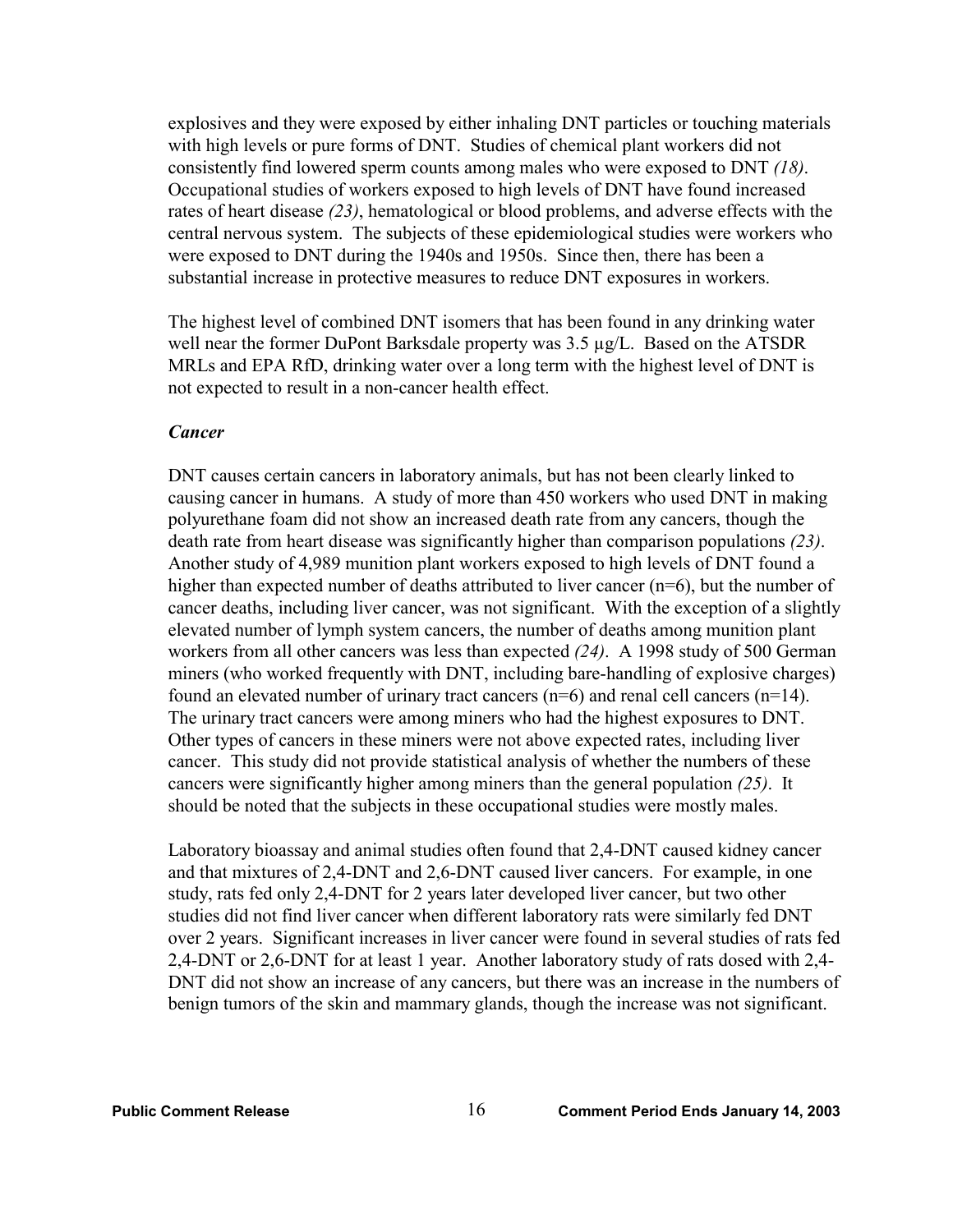Studies suggests that when the two DNT isomers are present, their combined ability to increase cancer risk is more than just additive, and may be synergistic<sup>§</sup> or multiplicative *(22, 26)*. Laboratory animal studies indicate that 2,6-DNT acts as both a tumor promoter and initiator, while 2,4-DNT functions as a tumor promoter. Laboratory rats were dosed over 1 year with mixtures of 2,4-DNT and 2,6-DNT (in proportions similar to technicalgrade DNT) and in each study, a significant increase in liver cancer was observed *(22)*. As a result, the EPA cancer slope factor for mixtures of 2,4- and 2,6-DNT takes into account this effect and, when applied to the derivation of a cancer-based risk factor exposure guideline, results in an even more protective concentration than either isomer individually or added together. Currently, the EPA only classifies mixtures of the 2,4- DNT and 2,6-DNT isomers as a "B2" or "probable human carcinogen<sup>§</sup>." No individual DNT isomer is classified by the EPA as a carcinogen. The "B2" classification is based on "insufficient human carcinogenicity data" and "sufficient animal carcinogenicity data" *(21,27)*.

The current Wisconsin Groundwater Quality Public Health Enforcement Standard (ES) for DNT is 0.05 µg/L *(13)*, and is based on the EPA cancer slope factor for DNT mixtures *(27)*. Wisconsin's Enforcement Standards are designed to provide safeguards and to be protective of public health and welfare when using groundwater as a drinking water source. The highest combined level of DNT observed in private wells near the former DuPont Barksdale property was 3.5 µg/L. While this level of DNT is above the ES, people who drank such water over a lifetime have a very low increased risk of developing liver cancers<sup>a</sup>.

### Other Health Investigations of Exposures to DNT in Drinking Water

DHFS searched available resources for information about other communities that have been exposed to low levels of DNT in drinking water. This search found only one case of DNT detected in a number of drinking water wells, which at the Cornhusker Army Ammunition Plant (CAAP), in Grand Island Nebraska. In 1992, ATSDR completed a public health assessment on the site, which reported that site-related contaminants were

<sup>&</sup>lt;sup>a</sup> When Wisconsin establishes an Groundwater ES for a carcinogen, the concentration is generally equivalent to a 1 in 1,000,000 excess lifetime increased cancer risk. This theoretical cancer risk means that if 1,000,000 people were to drink about 2 quarts of water with 0.05 µg/L of DNT, per day, every day for 70 years, this would result in 1 additional case of cancer. Considering the highest levels of DNT isomers found in private wells near the former DuPont Barksdale property, and using the EPA cancer slope factor for mixtures of DNT, if, for 70 years, 1,000,000 people drank 2 quarts per day of water with 3.4 µg/L of DNT, approximately an additional 66 cancers would be seen in the 1,000,000 people who were exposed. Such an increased lifetime excess cancer risk is not significant.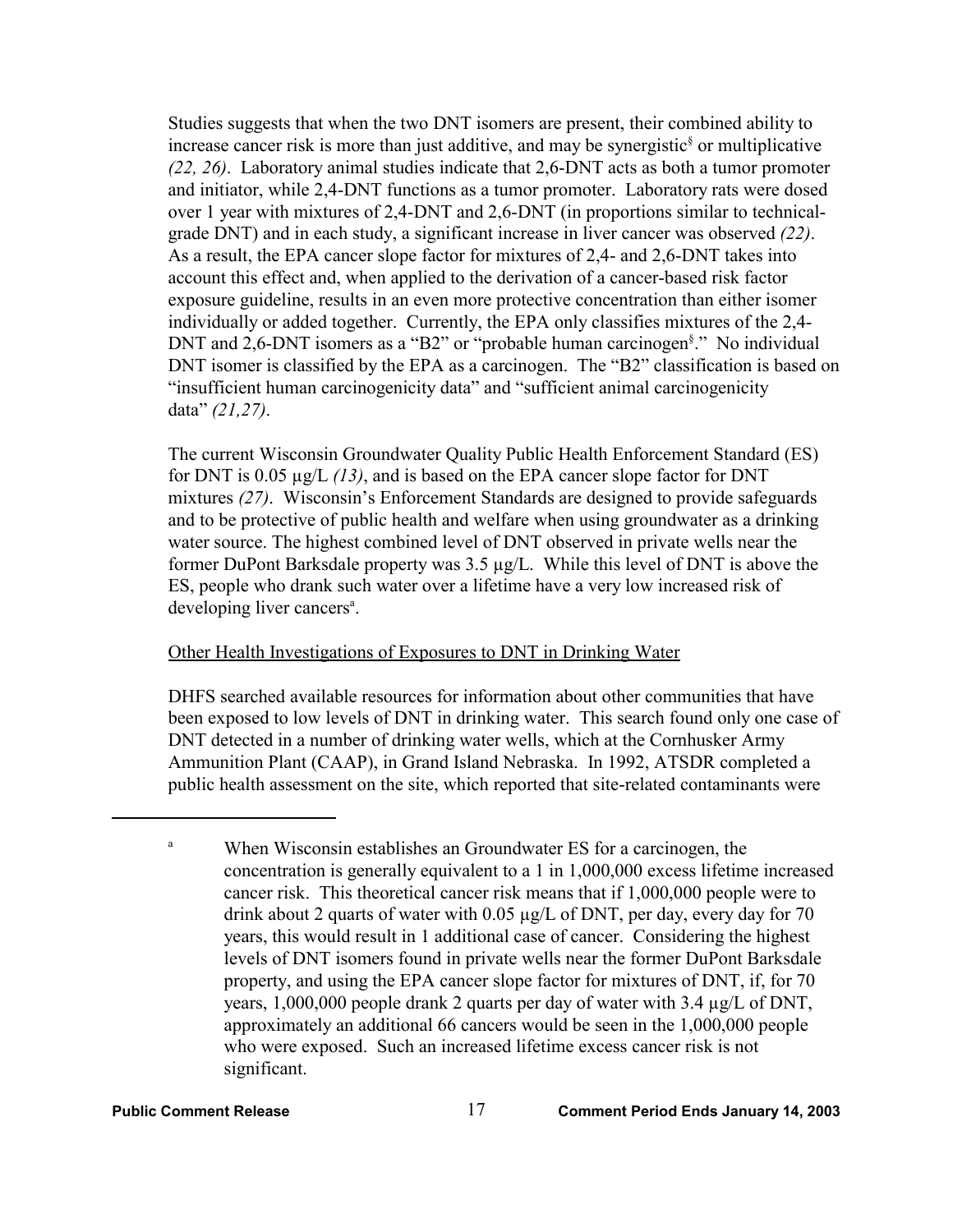found in over 460 private wells *(28)*. However, this situation is different from the DuPont Barksdale area because many different contaminants were found in private well water, as well as a slightly higher level of DNT. The highest levels of explosive contaminants found in private well water near CAAP was 445 µg/L for TNT, 371 µg/L for RDX (an explosive),  $114 \mu g/L$  for TNB (trinitrobenzene), and  $11 \mu g/L$  for both DNT isomers. Contamination was discovered in private wells in 1983. The ATSDR report did not estimate when contaminants first reached most private wells, but some people may have drank contaminated well water for as long as 25 years. Based on the levels of RDX & TNT found in drinking water wells, ATSDR concluded that this situation posed a public health hazard for people who drank contaminated groundwater. ATSDR did not find that DNT in drinking water was a public health hazard.

To address the health concerns expressed by residents, ATSDR conducted a symptom and disease with biomarkers health study of selected Grand Island residents and reported the results in 1996 *(29)*. In this study, ATSDR compared the self-reported symptoms and diseases of 300 residents who likely drank contaminated well water (target area) with 300 residents from a nearby neighborhood who did not have contaminated drinking water (comparison area). Overall, 77 percent of residents of the target and comparison area neighborhoods participated in the study. Study participants in the target area reported 8 cases of cancer compared to 16 cases reported for the comparison area. For breast cancer, there was one case in the target area, compared to three cases in the comparison area. When statistical analysis was conducted, no significant difference was found between the number of specific cancer cases for the target and comparison areas. There was also no significant difference in reproductive histories of women from the target and comparison areas. ATSDR found target area residents were twice as likely than comparison area residents to self-report the occurrence of seven health outcomes: neurological problems; weakness or paralysis of limbs not due to stroke; urinary tract disease; numbness or tingling sensation in toes or fingers; trouble sleeping; trouble remembering; and irritated eyes. A longer residence in the target area was not associated with an increase of selfreported health outcomes.

In order to clinically evaluate whether the health of target area residents was adversely affected, ATSDR also collected urine and blood specimens from both target area and comparison area residents. Specimens underwent a battery of laboratory tests for organ damage or dysfunction of the immune, renal (kidney), hepatic (liver), and hematopoietic (blood) systems. No difference was found when the test results of target area residents were compared against established reference levels. When results for the target area were compared against results for the comparison area, only two differences were found: comparison residents had higher levels of a urinary protein and a blood protein than target area residents. A battery of neurobehavioral tests was administered on 76 target area residents and 77 comparison area residents and did not find a difference between the two areas.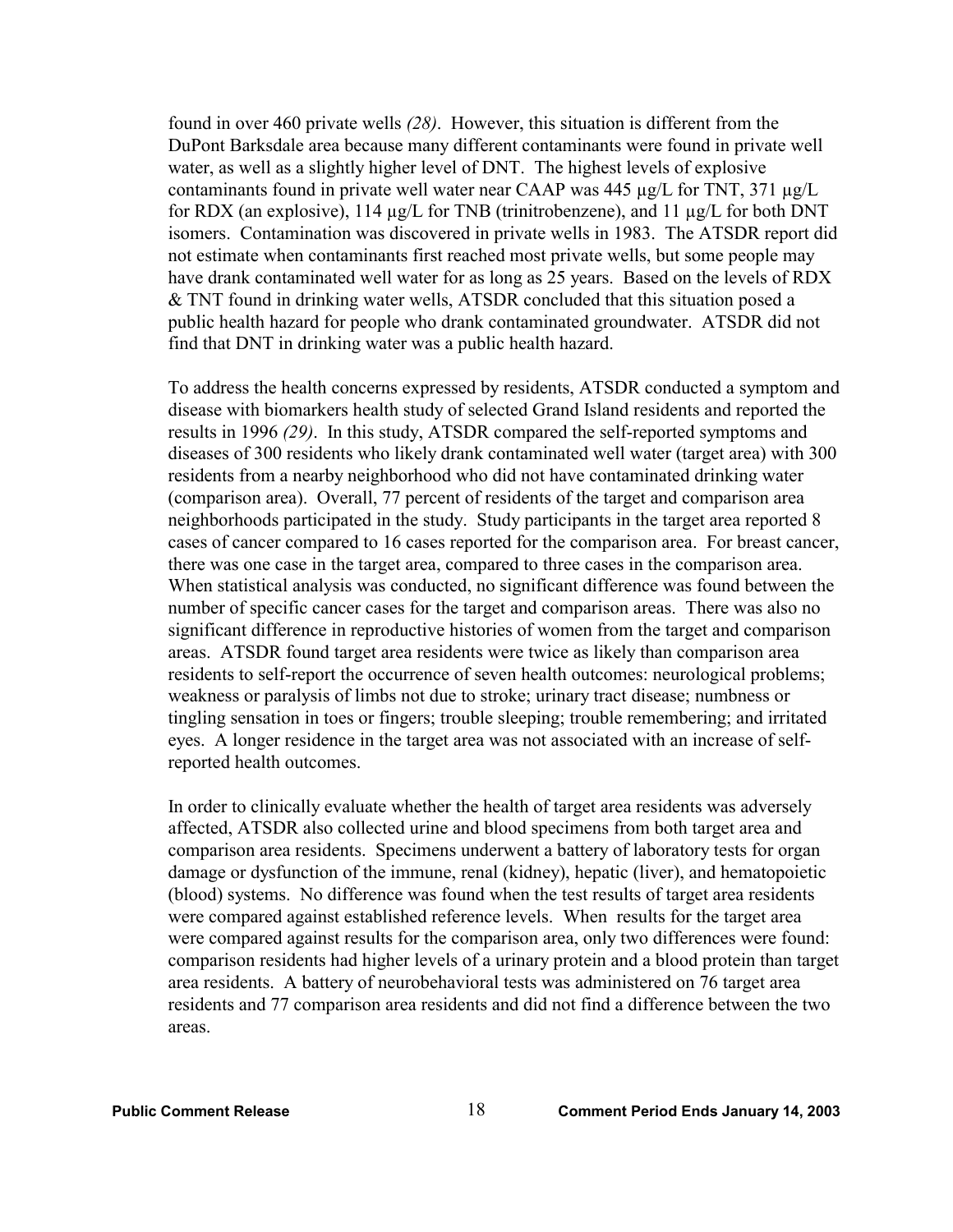#### Evaluation of a Health Study of Barksdale Area Residents

DHFS has examined the merits of conducting a health study to determine if Barksdale area residents who drank contaminated water are experiencing a greater amount of adverse health effects. Based on the current toxicological and epidemiological science that was presented above, DHFS has concluded that the levels of exposure to contaminated groundwater is not likely to cause adverse health effects among people who drank the water for many years. DHFS has studied the available biomedical screening methods and determined that there is no accepted method for testing of elevated levels of DNT and related metabolites in human body tissues or fluids. DNT is quickly metabolized and does not bioaccumulate in any tissues, organs or fluids. DHFS also examined available screening tests of organ function that would directly or indirectly demonstrate specific adverse impacts specifically attributable to DNT exposures experienced by residents. DHFS has concluded that laboratory tests that only examine damage specific to DNT exposures are not available. A number of biomedical tests are available that can test for the reduction of or damage to organ function. However, such tests cannot distinguish between impacts caused by exposure to DNT and other common diseases or medications.

DHFS and the Bayfield County Health Department have sought information from residents to learn or discover whether they are experiencing any unusual health effects. DHFS and the Bayfield County Health Department have offered to meet individually with residents to hear about their specific health concerns, but only one resident with an affected well was interested and met with health officials. This individual did not have specific health concerns related to contamination in private well water.

At this time DHFS is not considering a health study that specifically targets the people who worked at the former DuPont Barksdale Works facility. As stated previously, the purpose of this public health assessment is to evaluate how environmental contamination coming from the DuPont Barksdale property may be affecting the health people who live around the property. For many years a number of Barksdale residents were unaware that they drank groundwater with very low levels of site-related contamination. DHFS has a sufficient amount of private well data to properly evaluate recent drinking water exposures, but has no information or data that would allow an evaluation of potential exposures that workers may have had many decades ago. Furthermore, it is beyond the scope and capability of DHFS and ATSDR to conduct such an occupational health study.

It was recommended to the Bayfield County coroner by an individual that the most appropriate way to survey the health of the Barksdale community was to perform an autopsy when a resident died. This individual stated that, regarding chemical exposures, "each causative agent fingerprint is stored within the tissue" *(30)*. DHFS does not agree with this statement. Based on all available environmental data for the Barksdale area and the present toxicological and epidemiological body of knowledge, there is no scientific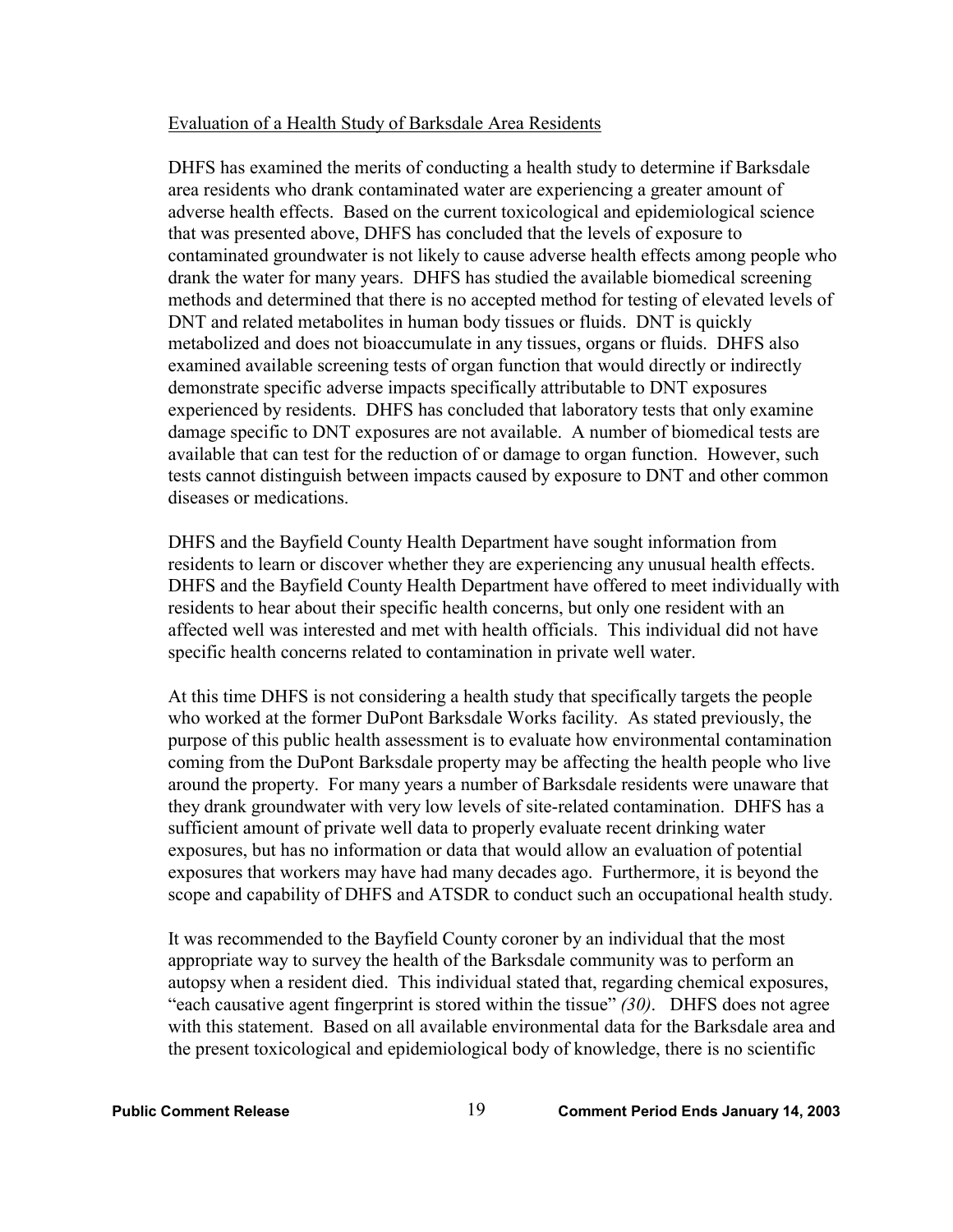basis that supports conducting such a tissue study *(31)*. The Bayfield County coroner also concluded that such a study would not likely reveal useful information *(32)*. DHFS defers to each county's coroner to make decisions on when to conduct an autopsy based on their current professional guidelines and policies.

# **C. Review of Health Outcome Data**

DHFS reviewed all available health outcome data for any indication that of an unusual amount of cancer among Barksdale area residents. DHFS did not find any evidence or signs of an unusual amount of cancer among Barksdale area residents that may be attributed to drinking groundwater that contains site-related contamination. At this time, DHFS concludes a more intensive and rigorous health outcome data review or investigation would not be useful.

These following reviews of cancer death and incident data are called "descriptive" or "ecological" epidemiology§ . This is a quick review to determine whether additional studies or investigations may be needed. However, many times an ecological data review can raise more questions than the answers it provides. One of the problems with this data review is other than the specific cancers or diseases being examined, information is usually not available about the causes of other diseases. For example, while laboratory studies show DNT causes bladder or liver cancer in mice, no studies have found DNT is linked with breast cancer. Also, no other chemicals have been found to cause breast cancer. Finally, the design of ecological data review does not allow us to determine that an exposure to a certain chemical was the cause of any certain cancer or group of cancers. The design and results of this type of an ecological analysis provides insight to whether the number of certain cancers are greater or less than expected, whether that difference is significant, and whether future studies would be useful. In conducting this health outcome data review, DHFS relied on available cancer incidence and death data reported to the State of Wisconsin. DHFS did not review detailed medical information, such as individual medical charts or records.

### Liver, Kidney and Bladder Cancers

Toxicological studies of laboratory animals and epidemiological studies of workers suggest that high exposure to DNT may increase the risk of developing liver, kidney, and bladder cancers (refer to the previous discussion on page 16). DHFS staff examined death certificate data for Barksdale area residents who died between 1989 and 2000 and where liver, kidney and bladder cancer were listed as the cause or an underlying cause of death. DHFS staff also inspected data from the Wisconsin Cancer Reporting System for Barksdale area residents who were diagnosed with liver, kidney, or bladder cancers and reported to the State of Wisconsin for the period 1979 to 1998 (the Wisconsin Cancer Reporting System was first started in 1976).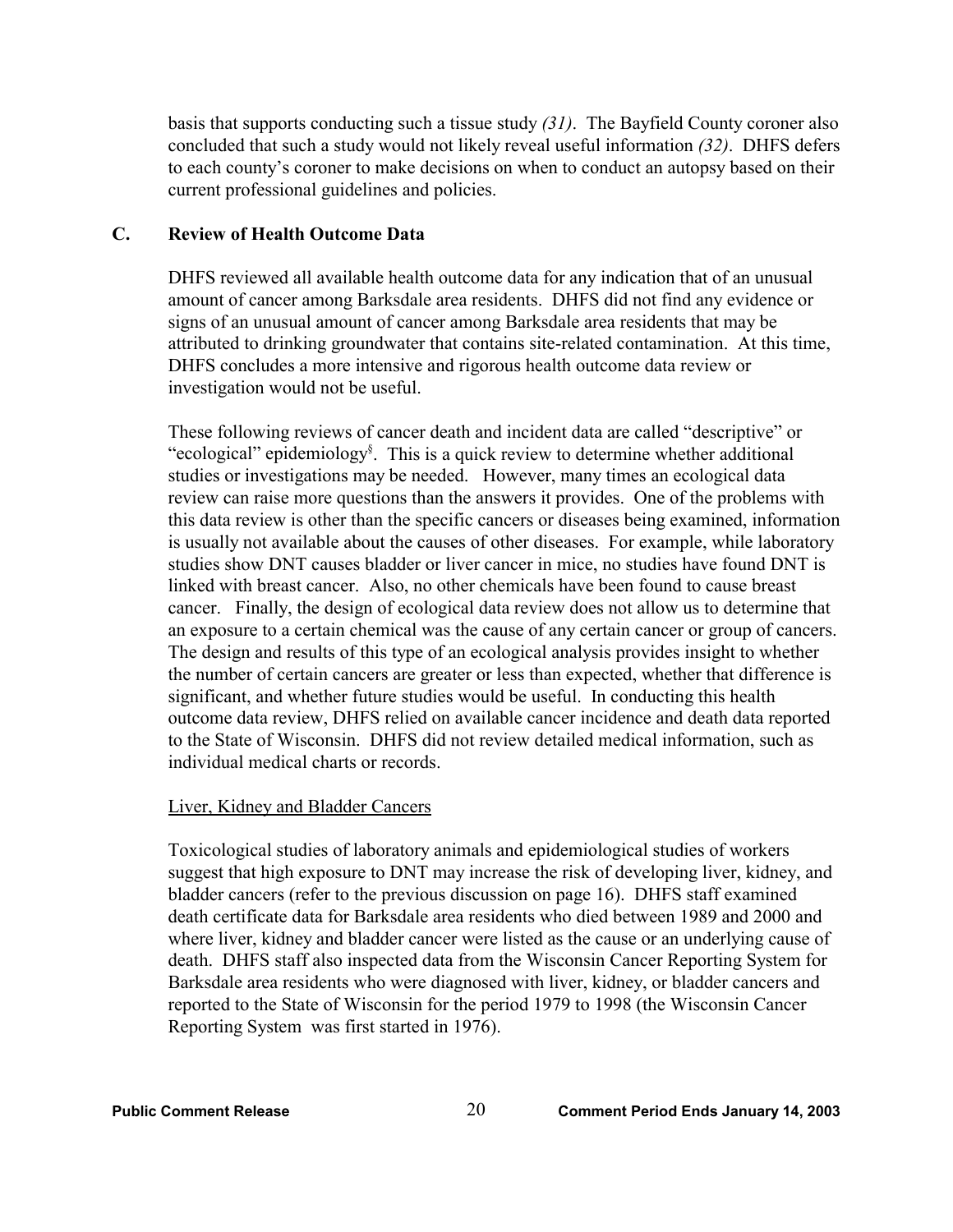Overall, the age-adjusted<sup>§</sup> death rates for Bayfield County of bladder, liver, and kidney cancers are not above rates for Wisconsin (Table 4).

Data from the death certificates and cancer registry did not find any cases of liver or kidney cancer among residents in the immediate vicinity of the former DuPont Barksdale property.

Cases of bladder cancer was reported in two nearby residents, with one case diagnosed in 1982 and another in 1988. Neither individual is currently living. While the individuals lived in different residences, site-related contamination was found at least once in drinking water from each respective private well. However, the levels of DNT found in each of these wells were lower than the Wisconsin Enforcement Standard.

# **Table 4: Age-Adjusted**§  **Death Rates and Number of Deaths for Bladder, Liver and Kidney Cancers**

State of Wisconsin and Bayfield County

| 1979 to 1998 |                                                      |                    |                        |                    |  |
|--------------|------------------------------------------------------|--------------------|------------------------|--------------------|--|
| Type<br>of   | Age-Adjusted<br>Death Rate<br>$(per 100,000$ deaths) |                    | Number<br>of<br>Deaths |                    |  |
| Cancer       | Wisconsin                                            | Bayfield<br>County | Wisconsin              | Bayfield<br>County |  |
| Bladder      | 4.8                                                  | $3.4*$             | 4,662                  | 12                 |  |
| Liver        | 3.3                                                  | $3.0*$             | 3,142                  | 10                 |  |
| Kidney       | 4.9                                                  | 49*                | 4,688                  | 17                 |  |

Notes: \* - Due to small numbers this is an unstable rate "Unreliable" Source: CDC Wonder: Compressed Mortality File Summary 1979-1998

It is notable that two cases of bladder cancer occurred within the last 20 years among residents who drank groundwater with site-related contaminants. However, given the small Barksdale population and only two bladder cancer cases, it would be inappropriate for DHFS to use statistical analysis to determine whether this is a "cancer cluster" or an unusual number of bladder cancers. Furthermore, because of the limited information by which this data is collected DHFS is unable to rule out that these bladder cancer cases were due to random chance or whether these persons were genetically predisposed to developing this cancer. It must also be noted that the death certificate for one of these cases identified the occupation as a large-engine mechanic. In the past, such mechanics commonly had daily and frequent exposures to high levels of certain solvents that are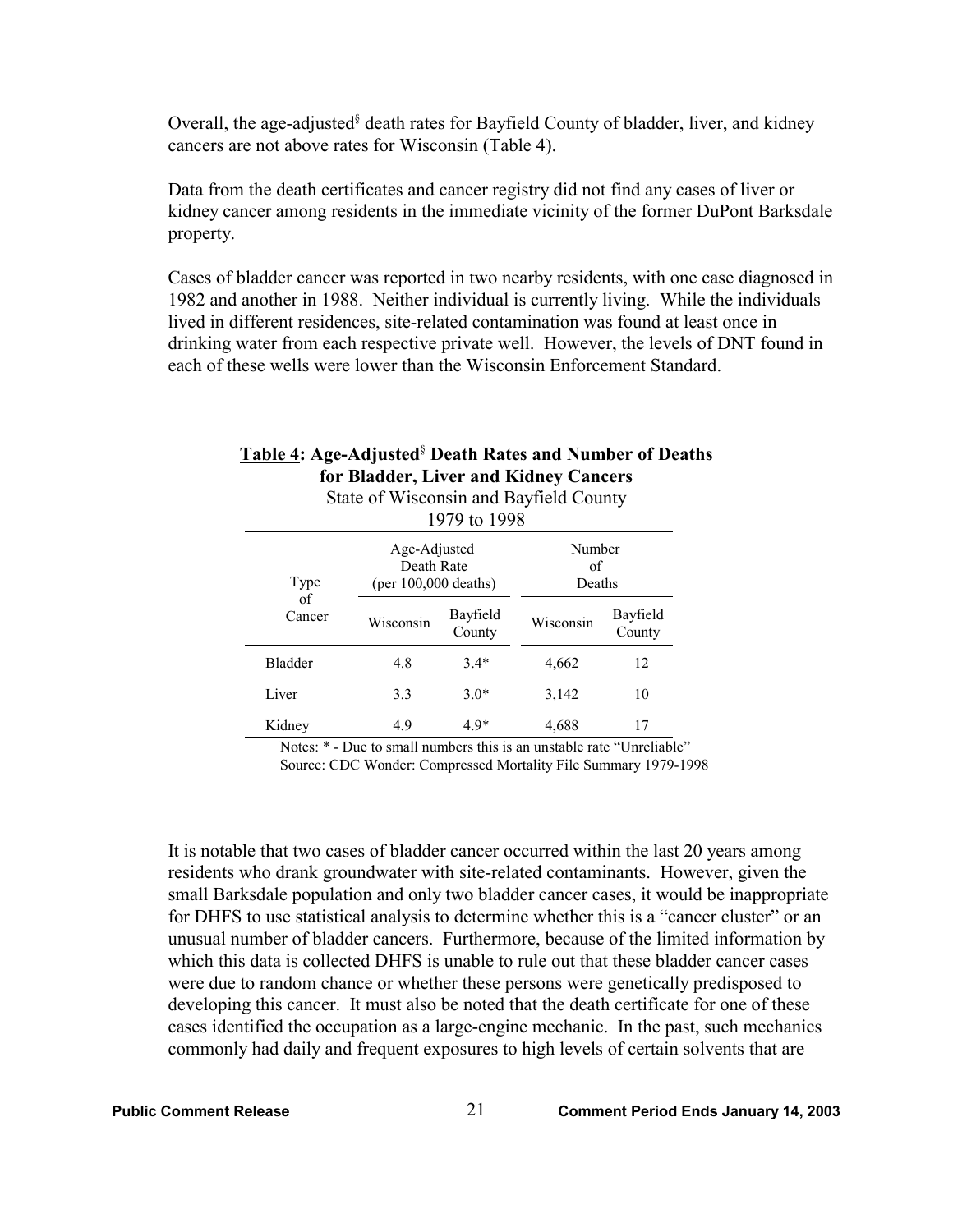linked to an increased risk of bladder cancer. The occupation of the other individual was not identified.

DHFS is also unable to conclude that these two cases of bladder cancer were caused by exposure to contamination in their respective well water. Certainly, drinking water over a lifetime with the highest level of DNT found in a Barksdale private well can increase a person's theoretical risk of developing liver cancer; however, DHFS regards the increased cancer risk from a lifetime of drinking water with the highest measured level of DNT as very low and not significant.

#### Breast Cancer

Questions have been raised by residents about the amount of breast cancer in the Barksdale area. DHFS did not find a sign of an unusual number of breast cancer case among residents who were possibly or actually exposed to site-related contamination. Studies by others have not found any evidence that DNT increases the risk to breast cancer in humans or laboratory animals.

| 1989 through 1995           |                                   |                                   |                        |                                    |
|-----------------------------|-----------------------------------|-----------------------------------|------------------------|------------------------------------|
| Location<br>οf<br>Residence | Number<br>οf<br>Reported<br>Cases | Expected<br>Number<br>of<br>Cases | Number<br>of<br>Deaths | Expected<br>Number<br>of<br>Deaths |
| Bayfield County             | 65                                | 83                                | 20                     | 25                                 |
| Washburn (54891)            | 17                                | 19                                | 6                      | 5                                  |
| <b>Ashland County</b>       | 80                                | 98                                | 27                     | 26                                 |
| Ashland (54806)             | 48 *                              | 72                                | 17                     | 19                                 |

#### **Table 5: Reported and Expected Breast Cancer Cases and Deaths** Selected Wisconsin Counties & Zip Codes

Note:  $*$  - difference between observed and expected is significant ( $p < 0.05$ )

In 1998, DHFS reported on breast cancer incidence and mortality for Wisconsin *(33)*, with data examined for the period 1989 to 1995, by county and zip code. For Washburn and Ashland zip codes, as well as their respective counties, there was not an unusual number of breast cancer cases or deaths (Table 5). The number of breast cancer cases were fewer than expected for 1) the Washburn zip code, 2) Bayfield County, 3) the Ashland zip code, and 4) Ashland County. For the Washburn zip code, there were 17 cases, with 19 expected. For the Ashland zip code, 48 cases were reported, with 72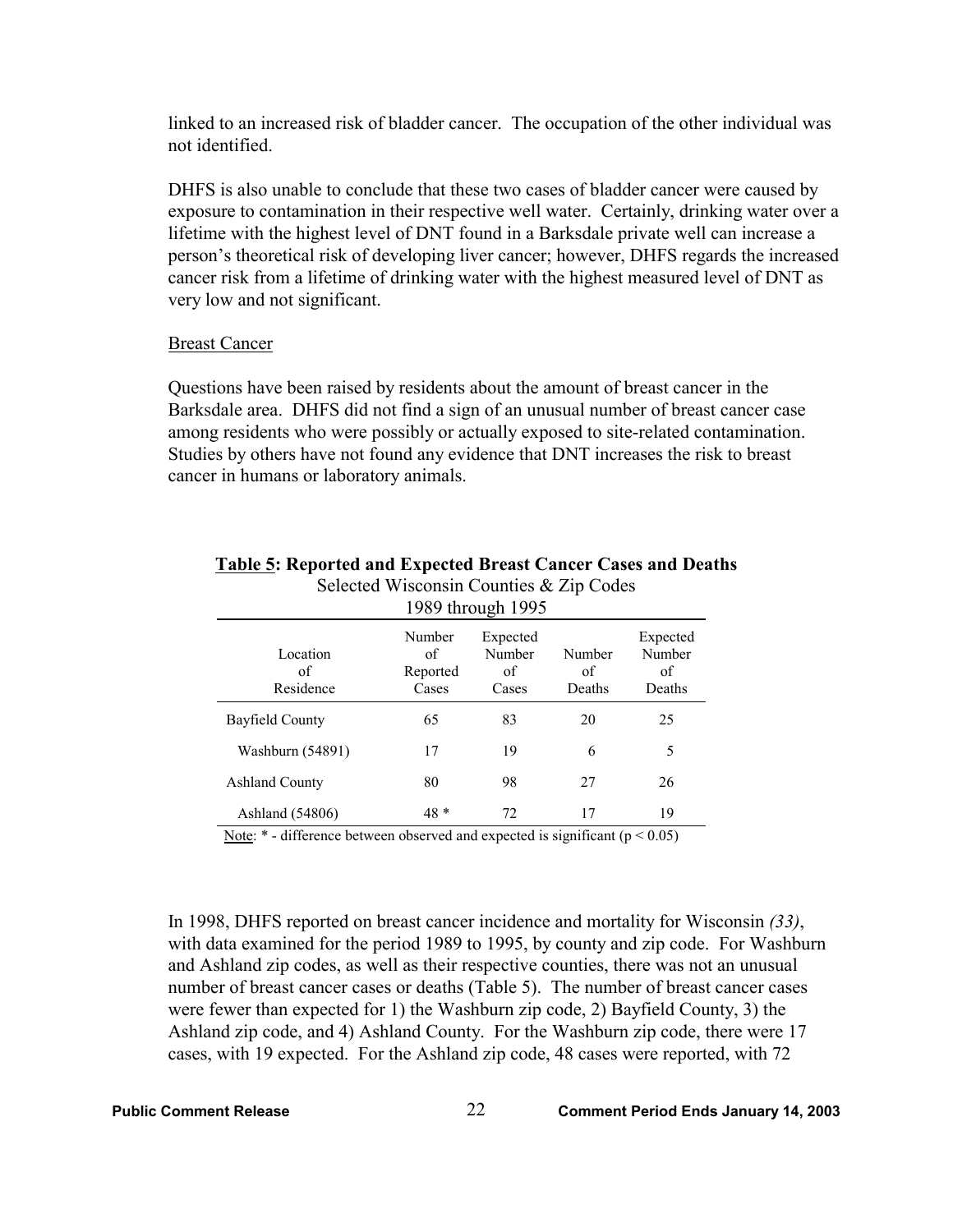expected, with the difference being significant. Regarding breast cancer deaths, the number of deaths were fewer than expected for Bayfield County and the Ashland zip code. The number of breast cancer deaths were more than expected for the Washburn zip code (6 observed and 5 expected) and Ashland County (27 observed and 26 expected), but these differences were not significant. The report also noted that the Wisconsin agedadjusted breast cancer mortality rate was ranked  $15<sup>th</sup>$  among the 50 states, slightly above the U.S. age-adjusted rate, but the difference was not significant.

DHFS next reviewed breast cancer cases reported between 1979 and 2002 to the Wisconsin Cancer Reporting System (CRS). CRS data identified five cases of breast cancer in the immediate vicinity of the former DuPont Barksdale property. The reported residences for two cases were outside of the areas where site-related contamination has been found in private well water. The other three breast cancer cases cited addresses where site-related contaminants were found at least once in private well water. At one of these wells, DNT was found only once and at a level below its Wisconsin Enforcement Standard. For the other two affected wells, the levels of DNT have been regularly found above the Wisconsin Enforcement Standard. As discussed previously, these DNT levels are not a health hazard and do not pose a significant, increased cancer risk.

#### Other Cancers

Several community members noted that they knew of neighbors who had pancreatic cancer and cancers of the digestive tract. DHFS did not find any indication of an unusual amount of these cancers among Barksdale area residents who are may have been or were exposed to site-related contamination. It should be noted that toxicological and epidemiologic studies have not found any evidence that DNT increases the risk of these specific cancers. The known risk factors for stomach and colorectal cancers are related to diet. There are no known environmental risk factors for pancreatic cancer.

| State of Wisconsin & Bayfield County<br>1979 to 1998 |                                                      |                    |                        |                    |  |
|------------------------------------------------------|------------------------------------------------------|--------------------|------------------------|--------------------|--|
| Type                                                 | Age-Adjusted<br>Death Rate<br>$(per 100,000$ deaths) |                    | Number<br>of<br>Deaths |                    |  |
| of<br>Cancer                                         | Wisconsin                                            | Bayfield<br>County | Wisconsin              | Bayfield<br>County |  |
| Pancreas                                             | 10.4                                                 | 14.0               | 10,050                 | 50                 |  |
| Stomach                                              | 5.9                                                  | 6.5                | 5,659                  | 23                 |  |
| Colon                                                | 20.7                                                 | 20.5               | 19.935                 | 71                 |  |

# **Table 6: Age-adjusted**§  **Death Rates and Number of Deaths for Pancreas, Stomach, & Colon Cancers**

Source: CDC Wonder: Compressed Mortality File Summary 1979-1998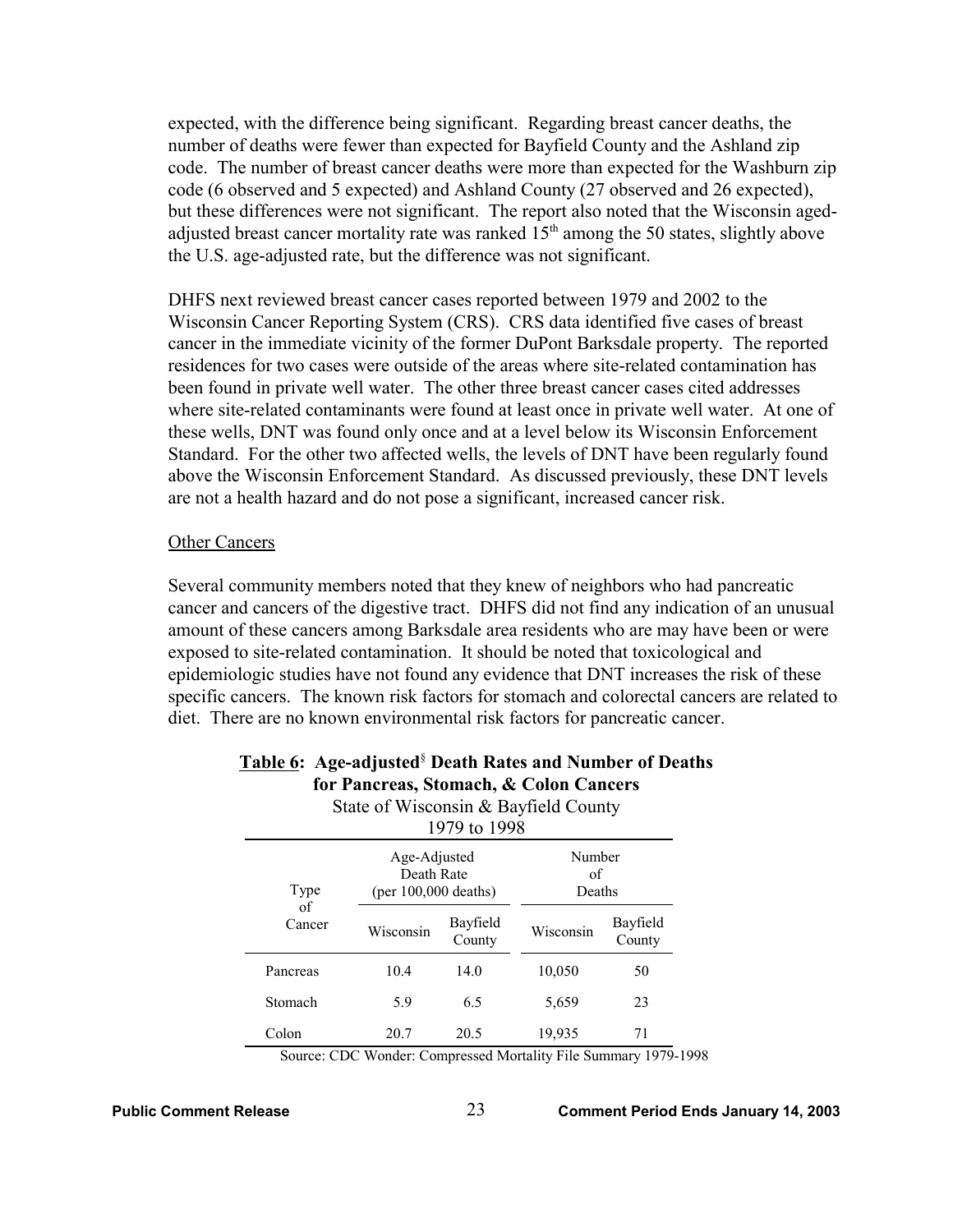For pancreatic, stomach, and color cancers, DHFS reviewed available age-adjusted death rates for Bayfield County (Table 6). When compared against rates for Wisconsin, the Bayfield County death rates for stomach and colon cancer were not unusual. However, the Bayfield County death rate for pancreatic cancer of 14.0 per 100,000 was higher than the state rate of 10.4 per 100,000.

In follow-up, DHFS next reviewed data reported between 1979 and 2002 to the Wisconsin Cancer Reporting System (CRS) for cases of pancreatic cancer, and cancers of the digestive tract. DHFS did not find any indications that suggests there is an unusual number or occurrence of these cancers in the vicinity of the former DuPont Barksdale property. For pancreatic cancer, one case was reported in the Barksdale area, but contamination has not been detected in drinking water from this individual's reported residence, nor is this home in an area where groundwater has been impacted or threatened by site-related contamination. For colorectal cancers, CRS identified four cases in the Barksdale area. For three of these cases, the reported residences are not in areas where groundwater has been impacted nor threatened by site-related contamination (one of these individuals once worked at the DuPont Barksdale Works plant, but in duties where they were probably not exposed to explosive chemicals). For the fourth case of colorectal cancer, contamination has not been found in the drinking water well at the reported residence, but a treatment system has been installed because of contamination in adjacent private wells. Finally, DHFS received a verbal report about a fifth Barksdale resident who was diagnosed with colorectal cancer. As with the fourth case, contamination has not been found at this individual's home, but a treatment system was installed because of other nearby affected private wells. DuPont's installation of drinking water treatment systems on private wells in the Barksdale area was a to either prevent a site-related exposure or, with selected unaffected wells, as a protective measure. None of the treatment systems were installed in response to the occurrence of a specific illnesses or health problem in a residence.

### **Child Health Issues**

DHFS recognizes that children are often more sensitive than adults to some contaminants and, as a result, DHFS considers child health issues when evaluating exposures to environmental contamination. Site-related contamination was in the drinking water of a number of private wells around the former DuPont Barksdale property. Children and adults drank this water, but neither were exposed to contaminants in drinking water at levels that are expected to cause adverse health effects.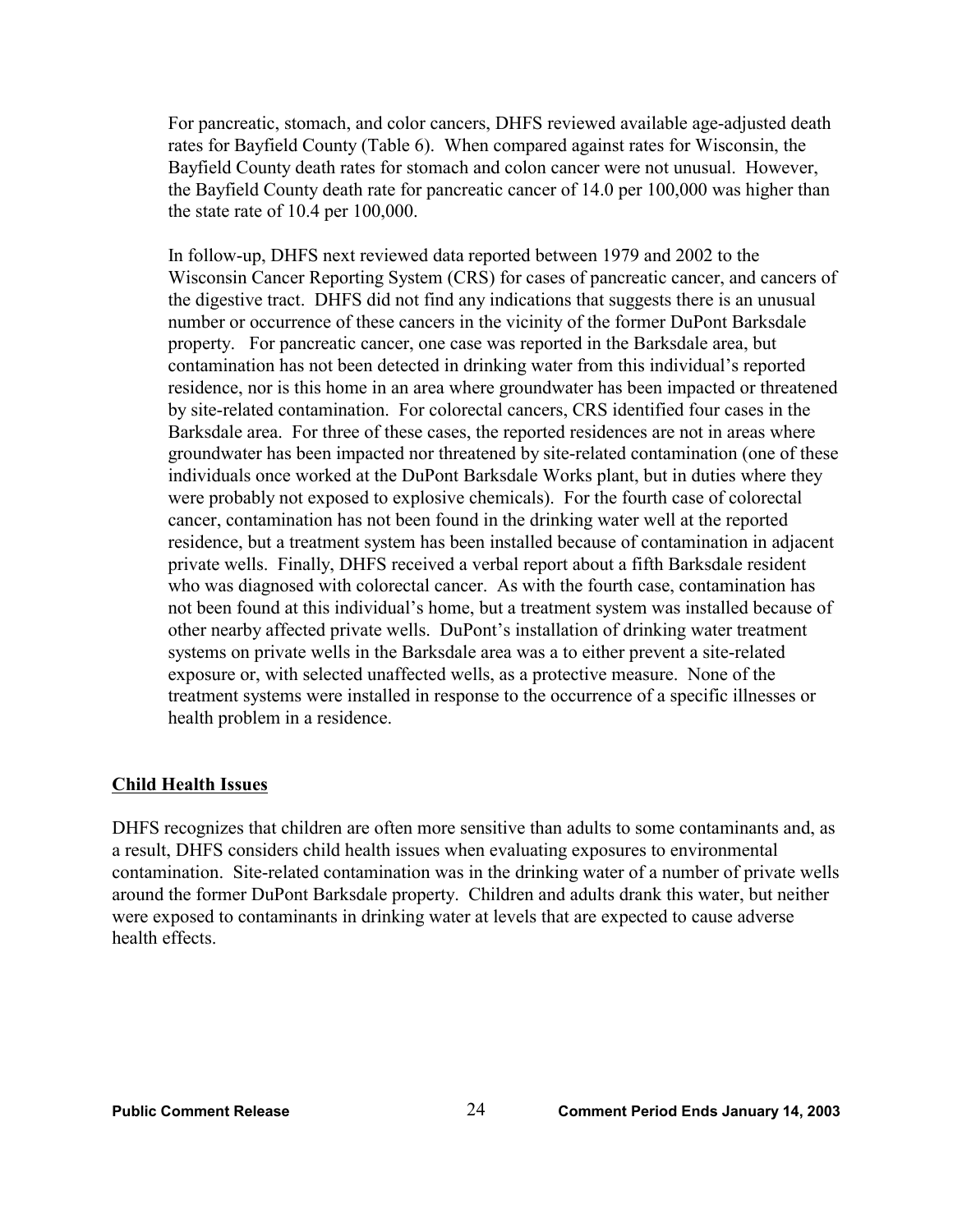# **Conclusions**

- 1. A number of private wells around the former DuPont Barksdale property are contaminated with low levels of site-related chemicals. Once contamination was discovered, bottled water was quickly provided and carbon treatment systems were installed on all affected drinking water wells within several months of discovery. Treatment systems were also installed on selected private wells where contamination has not been found. The treatment systems remove contaminants and provide safe drinking water.
- 2. Two isomers or forms of the chemical dinitrotoluene (DNT) were the only contaminants found in private wells that were above Wisconsin's groundwater Enforcement Standards. The highest levels of DNT found in private well water are not a public health hazard and do not pose a significant increased cancer risk.
- 3. Low levels of contamination found in the sediments and waters of creeks that flow across the former DuPont Barksdale property, however the levels found do not pose a public health hazard.
- 4. When the former DuPont Barksdale Works facility was fully operating, the levels of contamination in on-site creeks were probably much higher than that found in the past five years. It is possible that the previous conditions in creek sediments and surface water may have posed a unacceptable risk to people and wildlife. DHFS received reports of people who entered these creeks, even when colored waste water was present. DHFS has not received reports that these people developed health problems after they were in or near the creek. However, because of the lack of data, DHFS unable to determine whether past contamination in creeks did or did not pose a human health hazard.
- 5. The findings of a June 2002 draft environmental investigation report on the former DuPont Barksdale property indicate substantial contamination in soils and surface water of some former production areas that exceeds health-based screening values. The property is posted and, currently, the public does not have easy access to these areas. Other than off-site groundwater and off-site surface water run-off, at this time neighbors have little chance of being exposed to site-related contamination at levels or durations that might pose a health concern.
- 6. Some residents have expressed concerns that environmental contamination is causing increased health problems in the community. DHFS reviewed available cancer and death certificate data and did not find an unusual number of cancers in the community that could be associated with site-related contamination. DHFS and the Bayfield County Health Department have also spoken with residents and have not identified an unusual amount of illnesses or disease among people who had affected private wells. DHFS is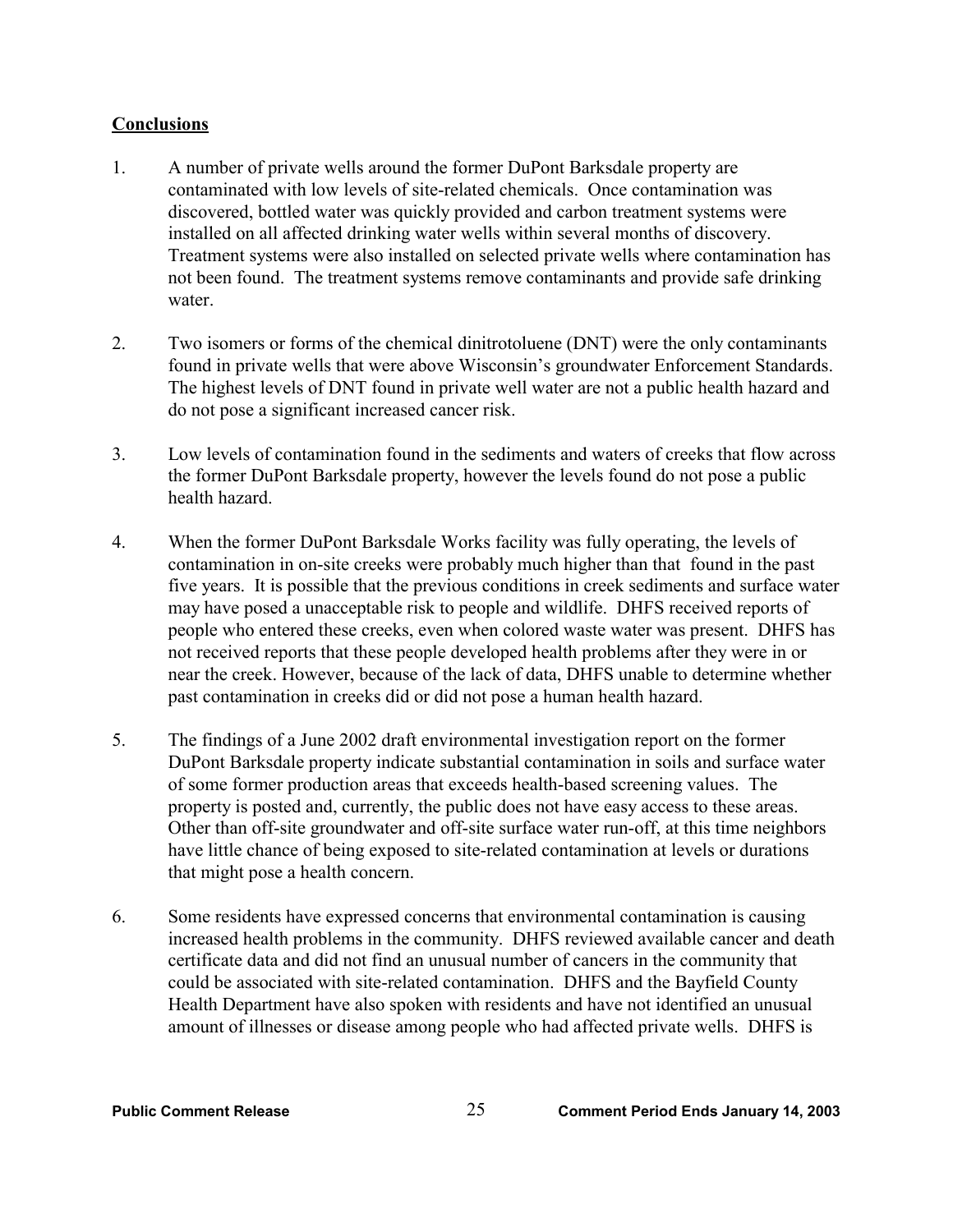not currently planning to conduct a health study of residents in the vicinity of the former DuPont Barksdale Works property.

# **Recommendations**

- 1. DHFS and the Bayfield County Health Department recommend that people not go onto the property without permission and knowledge of areas where contamination is known or appears to be present. The property owners should continue to maintain the "no trespassing" placards and the existing fence around the property perimeter. Once the onsite environmental investigation is finalized, DHFS will evaluate the environmental sampling data and prepare a public health consultation<sup>§</sup>.
- 2. DHFS and the Bayfield County Health Department recommend and support continued sampling of private wells in the vicinity of the former DuPont Barksdale property, including the testing and servicing of treatment systems installed on private wells.
- 3. As data from upcoming on-site and off-site investigations are finalized and available, DHFS will evaluate the human health implications of these findings.
- 4. DHFS and the Bayfield County Health Department will continue meeting with concerned residents to listen to and address health concerns and issues about environmental contamination from the former DuPont Barksdale property.
- 5. DHFS and the Bayfield County will provide informational and educational materials for health care providers of residents to increase their understanding and knowledge about the human health implications of environmental contamination coming from the former DuPont Barksdale property.

# **Public Health Action Plan**

The following actions either have been or will be performed to meet the needs expressed by the recommendations of this public health assessment. The Wisconsin Department of Health and Family Services, in cooperation with ATSDR, will:

1. Continue to consult with the Bayfield County Health Department, the Wisconsin DNR, DuPont, and interested community members on environmental health issues that might arise as any action or new information becomes available about the former DuPont Barksdale property, particularly related to ongoing results from private wells and future investigations.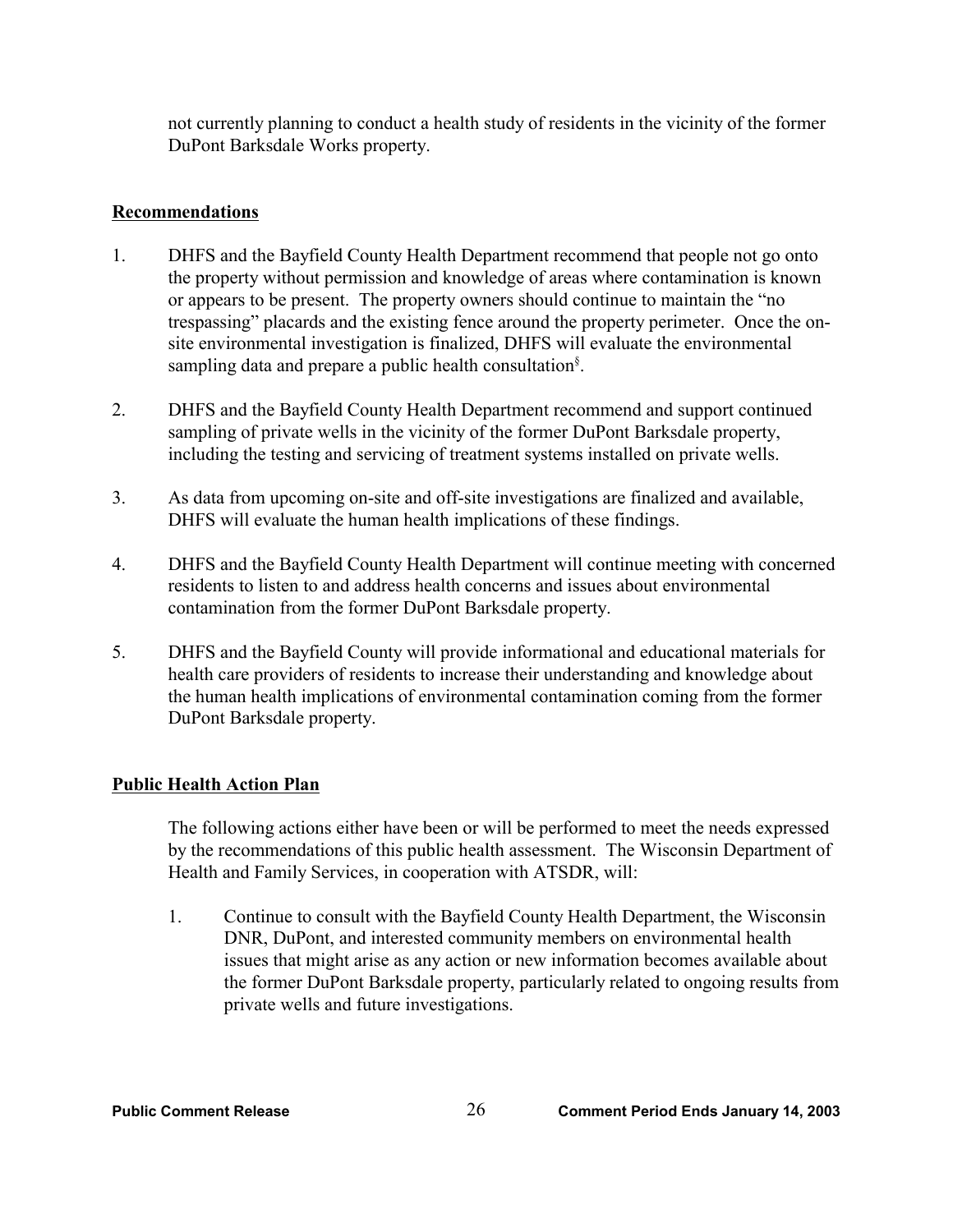- 2. Once on-site environmental sampling data is finalized, prepare a public health consultation regarding the human health implications of on-site contamination.
- 3. Provide continuing health education to residents as new information or data becomes available concerning public health issues related to the former DuPont Barksdale property.
- 4. Continue to seek out and address the health concerns of Barksdale residents, in coordination with the Wisconsin DNR and the Bayfield County Health Department.
- 5. Continue to cooperate with the Wisconsin DNR and Bayfield County Health Department in addressing environmental health and public health issues that pertain to the former DuPont Barksdale property and the community.
- 6. Offer professional education opportunities to practicing health care providers about the public health issues related to the former DuPont Barksdale property.

# **Health Assessment Preparer**

Henry Nehls-Lowe, MPH Epidemiologist Bureau of Environmental Health Division of Public Health Wisconsin Department of Health & Family Services nehlshl@dhfs.state.wi.us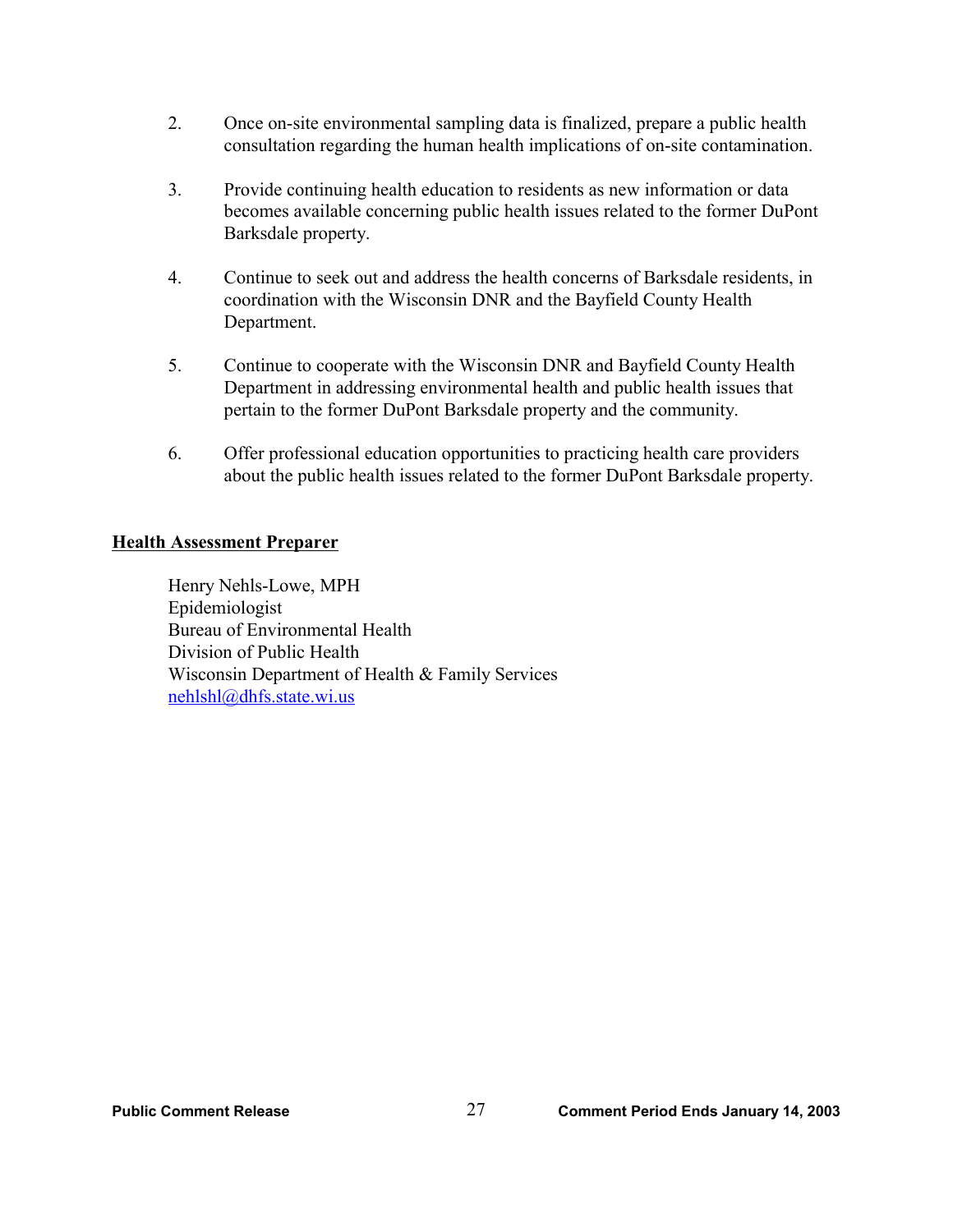# **References**

- 1. Agency for Toxic Substances and Disease Registry. Public Health Consultation for the Former DuPont Works Facility, Town of Barksdale, Bayfield County, Wisconsin. Atlanta, GA: US Department of Health and Human Services. December 15, 1995.
- 2. E.I. du Pont de Nemours and Company. The First 50 Years of Barksdale Works. Wilmington, DE: DuPont. 1954.
- 3. DuPont Corporate Remediation Group and DuPont Environmental Remediation Services. Site Conditions Report: Former Barksdale Works, Washburn, Wisconsin. DERS Project 7191. Wilmington, DE: DuPont. December 15, 1997.
- 4. U.S. Census Bureau. Profile (100% and Sample Data) of Demographic Characteristics 2000, Barksdale Town, Wisconsin. Washington DC: US Dept of Commerce. June 2, 2002. Available from: URL: http://censtats.census.gov/data/WI/0605500704725.pdf
- 5. U.S. Census Bureau. Profile (100% and Sample Data) of Demographic Characteristics 2000, Wisconsin. Washington DC: US Dept of Commerce. August 29, 2002. Available from: URL: http://censtats.census.gov/data/WI/04055.pdf
- 6. Wisconsin Department of Natural Resources. Surface Water Resources of Bayfield County - Lake and Stream Classification Project. Madison, Wisconsin: DNR. 1970.
- 7. Wisconsin Department of Natural Resources. Report of an Investigation of the E.I. duPont de Nemours Company's Explosives Plant at Barksdale, Bayfield County, Wisconsin. Prepared by Barry O'Flanagan, Hazardous Waste Specialist. Spooner, Wisconsin: DNR, January 1982.
- 8. Exponent, Inc. Results of the 1998 Sediment and Surface Water Investigation at the Former Barksdale Works, Barksdale, Wisconsin. Prepare for E.I. du Pont de Nemours and Company. Bellevue, WA: Exponent. January 1999.
- 9. Wisconsin Department of Natural Resources. Bureau of Watershed Management Comments on the January 1999 *Results of the 1998 Sediment and Surface Water Investigations at the Former Barksdale Works, Barksdale, Wisconsin,* as prepared by Exponent for E.I. du Pont de Nemours and Company. Internal memorandum from T. Janisch to C. Saari. Madison, WI: DNR. October 19, 1999.
- 10. URS Greener Woodward Clyde. Groundwater Investigation Report Former Barksdale Facility, Barksdale, Wisconsin. Prepared for E.I. DuPont De Nemours and Company, Inc., Wilmington, Delaware. D4BA7191.99 Madison, WI: URS. March 1999.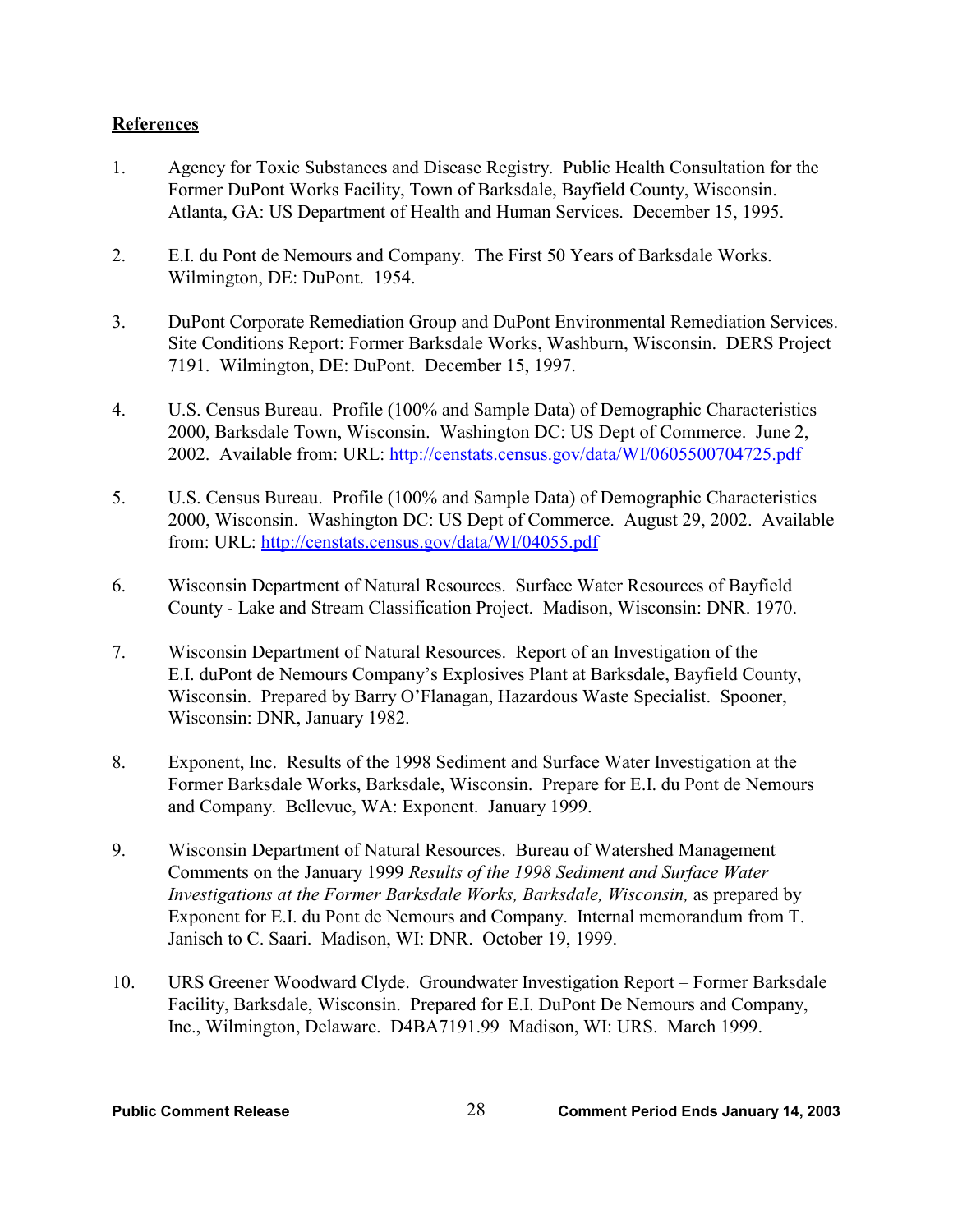- 11. URS Greener Woodward Clyde. 1999 Groundwater Monitoring Former Barksdale Facility, Barksdale, Wisconsin. Prepared for E.I. DuPont De Nemours and Company, Inc., Wilmington, Delaware. D4BA7191.99 Madison, WI: URS. June 2000.
- 12. Wisconsin Department of Natural Resources. Correspondence from J. Prohaska to T. Bretting. Spooner, WI: DNR Northern Regional Office. July 24, 1997.
- 13. Groundwater Quality. Chapter NR 140.10 Wisconsin Administrative Code. April 2001.
- 14. Wisconsin Department of Natural Resources. Letter from J. Prohaska to T. Bretting. Spooner, WI: DNR Northern Regional Office. August 27, 1997.
- 15. DuPont Corporate Remediation Group & DuPont Environmental Remediation Services. Sampling & Analysis Plan, Former Barksdale Works, Barksdale, Wisconsin. DERS Project No. 7191. Wilmington, DE: DuPont. October 23, 1997.
- 16. DuPont Corporate Remediation Group. Groundwater Data: Residential and MW Data (1997-7/01), Former DuPont Barksdale Site, Barksdale, Wisconsin. Project No. D4BA7354.01. Wilmington, DE: DuPont. September 2001.
- 17. DuPont Corporate Remediation Group. May 2002 Residential and Non Residential Groundwater Sampling Results, Former DuPont Barksdale Works Site, (BRRTS #02- 04–00156), Barksdale, Wisconsin. Correspondence from B. Nave to C. Saari, Wisconsin DNR. Wilmington, DE: DuPont. August 8, 2002.
- 18. National Institute for Occupational Safety and Health. Current Intelligence Bulletin 44, Dinitrotoluene. Cincinnati, OH: NIOSH. July 5, 1985. Available from URL: http://www.cdc.gov/niosh/85109\_44.html.
- 19. U.S. Environmental Protection Agency. Health Advisory for 2,4- and 2,6-Dinitrotoluene. Office of Water, Office of Science and Technology. Washington DC: EPA, 540/R-95-036. NTIS Publication No. PB95-189315. April 1992.
- 20. Ellis, H.V., C.B. Hong, C.C. Lee, J.C. Dacre and J.P. Glennon. Subchronic and chronic toxicity studies of 2,4-dinitrotoluene. Part I. Beagle dogs. J Am Coll Toxicol, 1985; 4(4): 233-242.
- 21. U.S. Environmental Protection Agency. Integrated Risk Information System (IRIS). 2,4-Dinitrotoluene (CASRN 121-14-12). August 22, 2002. Available from: URL: http://www.epa.gov/iris/subst/0542.htm.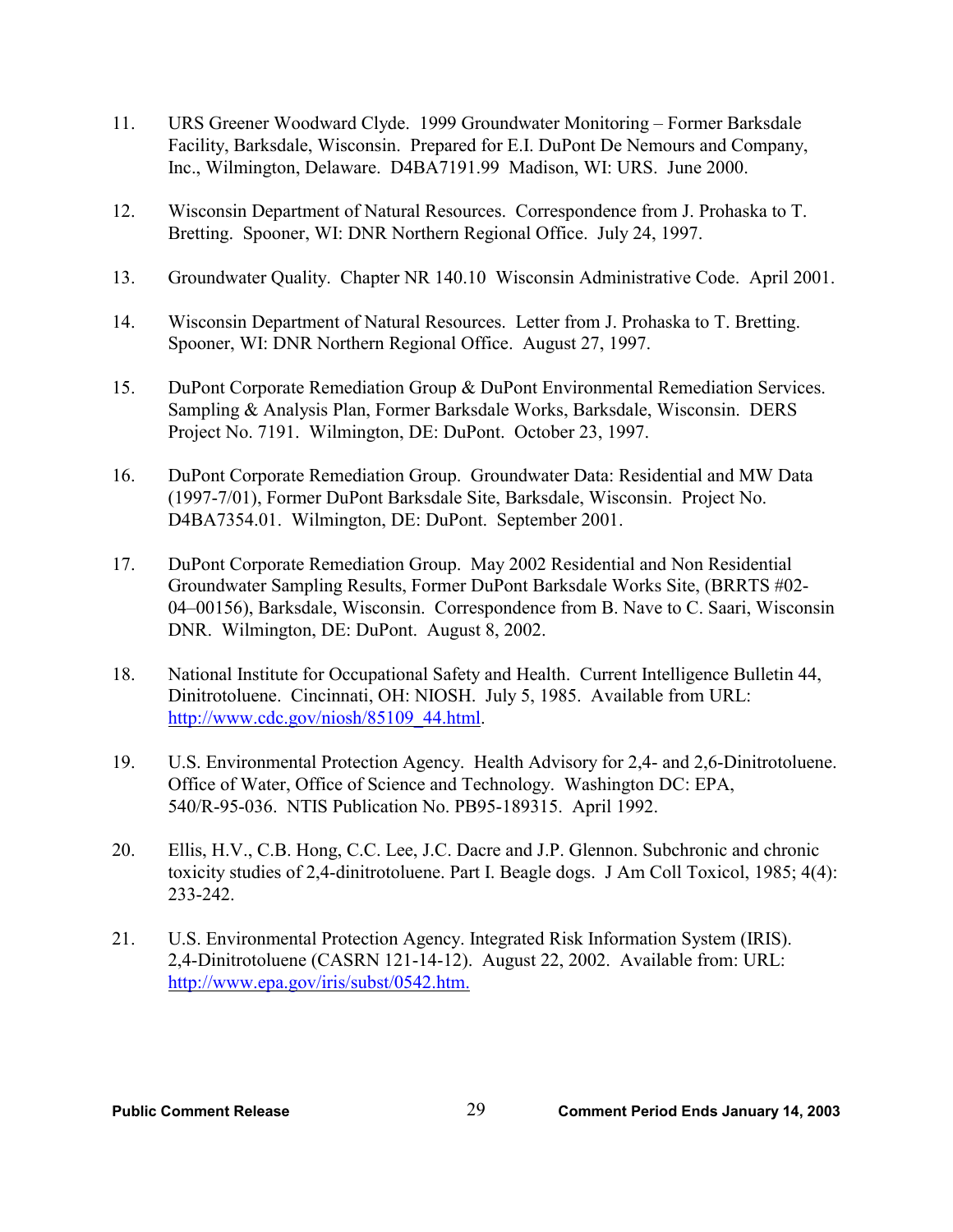- 22. Agency for Toxic Substances and Disease Registry. Toxicological Profile for 2,4-Dinitrotoluene and 2,6-Dinitrotoluene – Update. Atlanta, GA: U.S. Department of Health and Human Services; December 1998.
- 23. Levine RJ, Dragana AA, Kersteter MG, Arp EW, Sandor AB, Blunden PB, and Stanley JM. Heart Disease in Workers Exposed to Dinitrotoluene. J Occup Med. 1986; 28(9): 811-816.
- 24. Stayner LT, Tannenberg AL, Bloom T, and Thun M. Excess Hepatobiliary Cancer Mortality Among Munitions Workers Exposed to Dinitrotoluene. J Occup Med. 1993; 35(3): 291-296.
- 25. Bruning T, Chronz C, Thier R, Havelka J, Ko Y, and Bolt HM. Occurrence of Urinary Tract Tumors in Miners Highly Exposed to Dinitrotoluene. J Occup Env Med. 1999; 41(3): 145-149.
- 26. Wisconsin Department of Health & Family Services, Bureau of Environmental Health. Toxicological Basis for Enforcement Standards for Dinitrotoluene. Internal memo from M Werner to H Nehls-Lowe. November 1, 2001.
- 27. U.S. Environmental Protection Agency. Integrated Risk Information System (IRIS). 2,4-/2,6-Dinitrotoluene mixture. August 22, 2002. Available from: URL: http://www.epa.gov/iris/subst/0397.htm.
- 28. Agency for Toxic Substances and Disease Registry. Public Health Assessment for Cornhusker Army Ammunition Plant, Grand Island, Hall County, Nebraska. EPA Facility ID NE2213820234. Atlanta, GA: U.S. Department of Health & Human Services. September 1992.
- 29. Agency for Toxic Substances and Disease Registry, Division of Health Studies. Symptom and Disease Prevelance with Biomarkers Health Study, Cornhusker Army Ammunition Plant, Hall County, Nebraska. Final Report. PB96-187760. Atlanta, GA: U.S. Department of Health and Human Services. September 1996.
- 30. Dr. William Croft. Correspondence to J White, Bayfield County Coroner. Madison, WI. April 24, 2002.
- 31. Wisconsin Department of Health & Family Services, Division of Public Health, Bureau of Environmental Health. Correspondence from H Nehls-Lowe to J Whyte, Bayfield County Coroner. Madison, WI: DHFS. May 2, 2002.
- 32. Bayfield County Coroner. Correspondence from J Whyte to W Croft. Washburn, WI. May 17, 2002.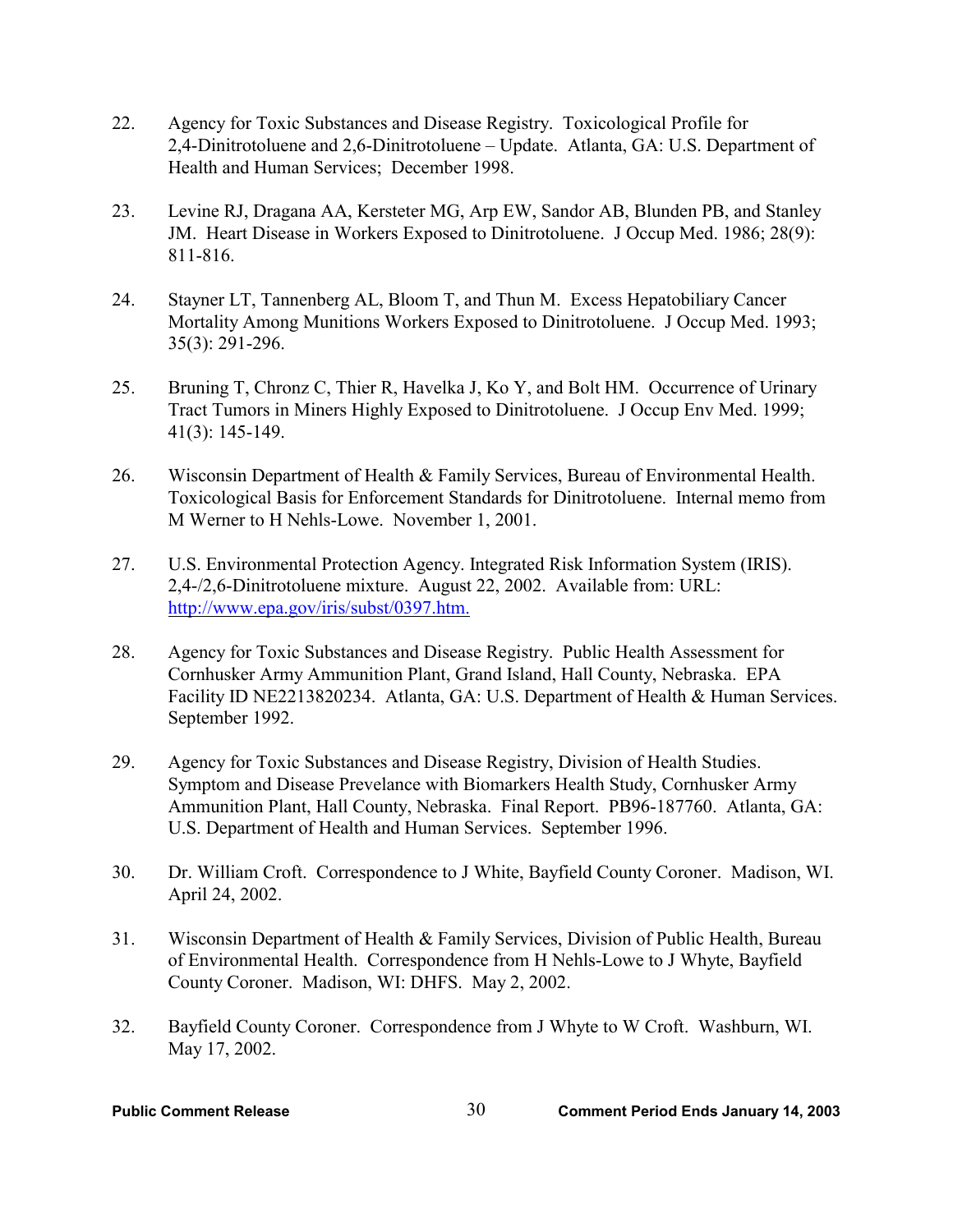33. Wisconsin Department of Health & Family Services, Division of Health, Bureau of Public Health. Wisconsin Breast Cancer Incidence and Mortality, Seven Year Totals for 1989-1995, By County and Zip Code. Madison, WI: DHFS. March 31, 1998.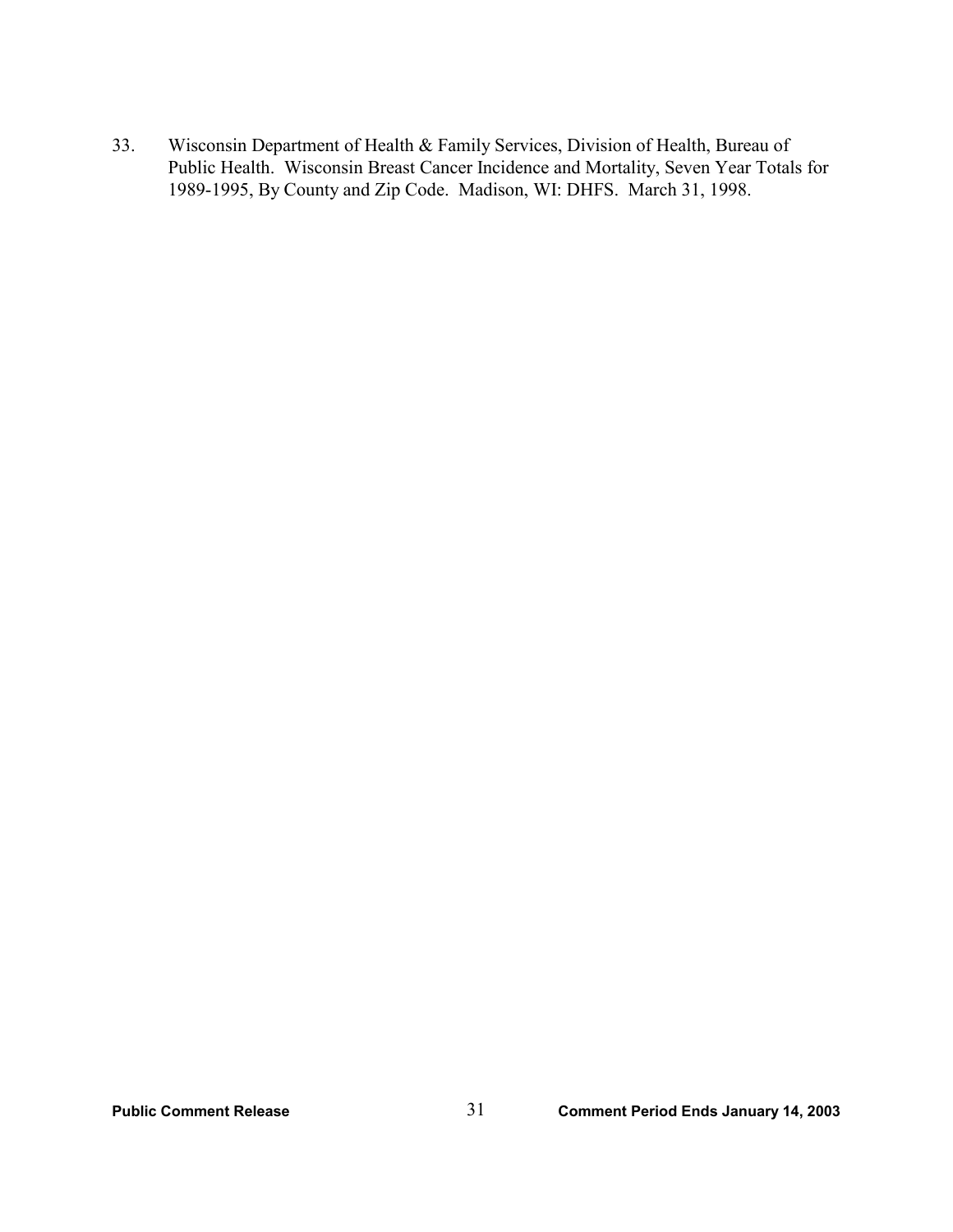#### **Appendix A – Glossary**

- **Age-Adjusted Rate**: A measure of the number of diseases or deaths in one population, that is adjusted by the age structure of that population, and will allow the comparison with the disease or death rates of another population that has a different age structure.
- **ATSDR**: Agency for Toxic Substances and Disease Registry A federal health agency, based in Atlanta, Georgia, that deals with hazardous substance and waste site issues. ATSDR gives people information about harmful chemicals in their environment and tells people how to protect themselves from coming into contact with chemicals.
- **Cancer**: A group of diseases which occur when cells in the body become abnormal and grow, or multiply, out of control.
- **Carcinogen**: Any substance shown to cause tumors or cancer in experimental studies.
- **Comparison Value**: Concentrations or the amount of substances in air, water, food, and soil that are unlikely, upon exposure, to cause adverse health effects. Comparison values are used by health assessors to select which substances and environmental media (air, water, food and soil) need additional evaluation while health concerns or effects are investigated.
- **DHFS**: The Wisconsin Department of Health and Family Services. One of the largest Wisconsin state agencies that includes the Division of Public Health.
- **Dose:** The amount of a substance to which a person may be exposed, usually on a daily basis. Dose is often explained as "amount of substance(s) per body weight per day".
- **DNR**: Wisconsin Department of Natural Resources The lead state agency for implementing the laws of the state and, where applicable, the laws of the federal government that protect and enhance the natural resources of our state.
- **Dinitrotoluene (DNT):** Any of five isomeric compounds, with a yellow to red crystalline appearance, that are intermediates in the making of trinitrotoluene. At certain concentrations of DNT can be toxic. DNT causes certain cancers in laboratory animals, but has not been clearly linked to causing cancer in humans.
- **EPA:** U.S. Environmental Protection Agency The federal agency that develops and enforces environmental laws to protect the environment and the public's health.
- **Epidemiology**: The study of the different factors that determine how often, in how many people, and in which people will disease occur.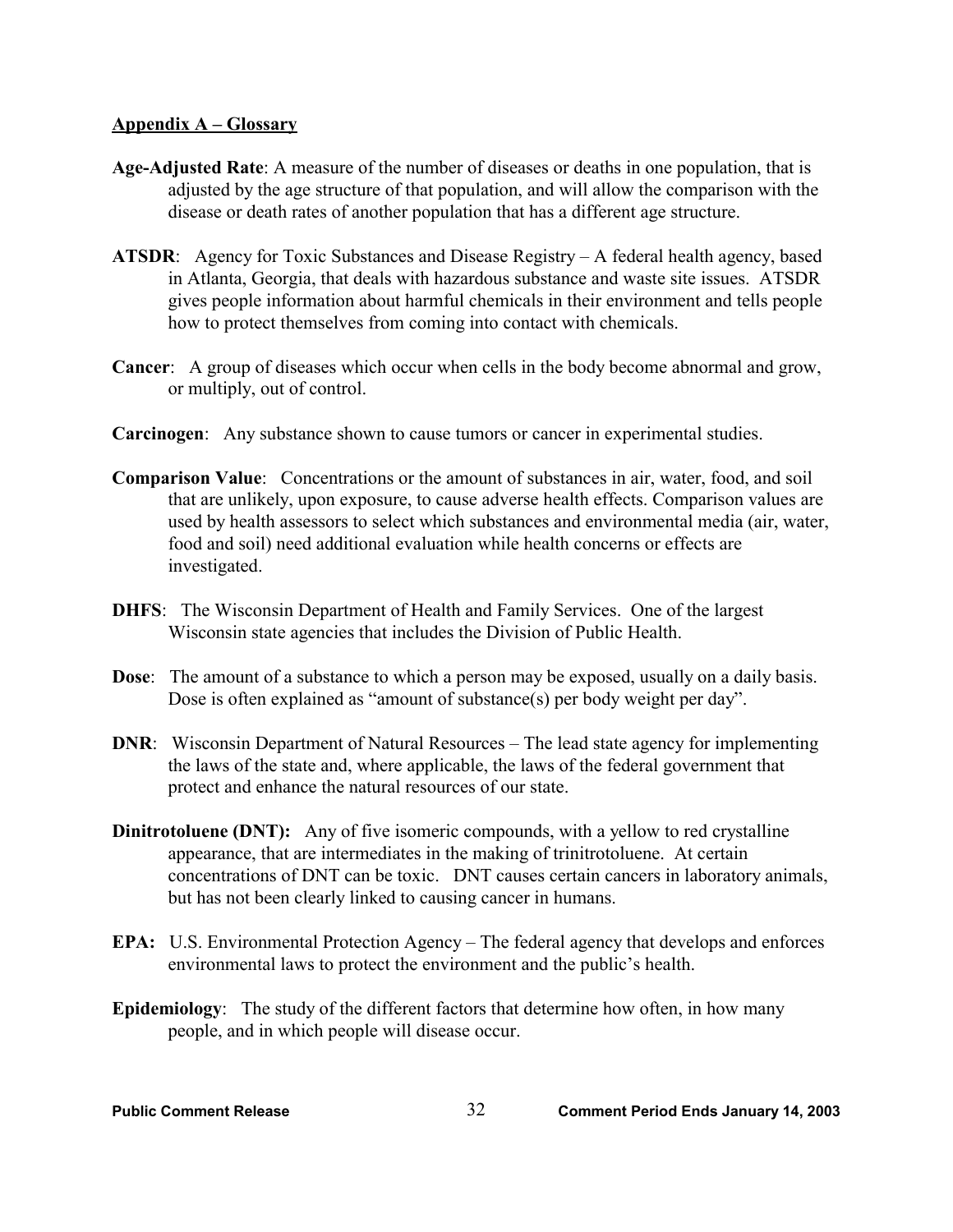- **Exposure:** Coming into contact with a chemical substance. There are three exposure routes: 1) breathing; 2) ingestion, or eating and drinking; and, 3) touching or dermal contact.
- **Exposure Pathway:** A description of how a chemical can move from its source (where it began) to where and how people can come into contact with (or get exposed to) the chemical.
- **Geoprobe:** A hydraulic groundwater and soil sample collection probe that is advanced by direct pushing, rather than drilling, down through the ground and into water-bear rock and soils.
- **Isomers**: Different structural forms of the same chemical molecule.
- **LOAEL**: Lowest Observed Adverse Effect Level The lowest dose of a chemical in a study, or group of studies, that has caused harmful health effects in people or animals.
- **Media**: Soil, water, air, plants, animals, or any other parts of the environment that can contain contaminants.
- **MRL**: Minimal Risk Level An estimate of daily human exposure by a specified route and length of time – to a dose of chemical that is likely to be without a measurable risk of adverse, noncancerous effects. A MRL does not predict when adverse health effects will occur.
- **NOAEL**: No Observed Adverse Effect Level The highest dose of a chemical in a study, or group of studies, that did not cause harmful health effects in people or animals.
- **Piezometer**: A specialized type of groundwater monitoring well drilled deeper into aquifers that examines various characteristics of groundwater flow.
- **Public Health Assessment** (PHA): A report that is a comprehensive evaluation of chemical contamination at a hazardous waste site and assesses the past, current or future impact on the health of people who live and work nearby. The report also examines whether further public health actions or studies are needed to evaluate or prevent human exposures or health effects.
- **Public Health Consultation**: A brief report that addresses a specific question or request related to a hazardous substance or facility. The report sometimes addresses a time-critical element that may require a rapid response. Therefore, a public health consultation is often more limited in scope than a public health assessment.
- **Public Health Hazard**: The presence of certain physical features or potential for exposure to levels of site-related chemicals that could result in adverse health effects.